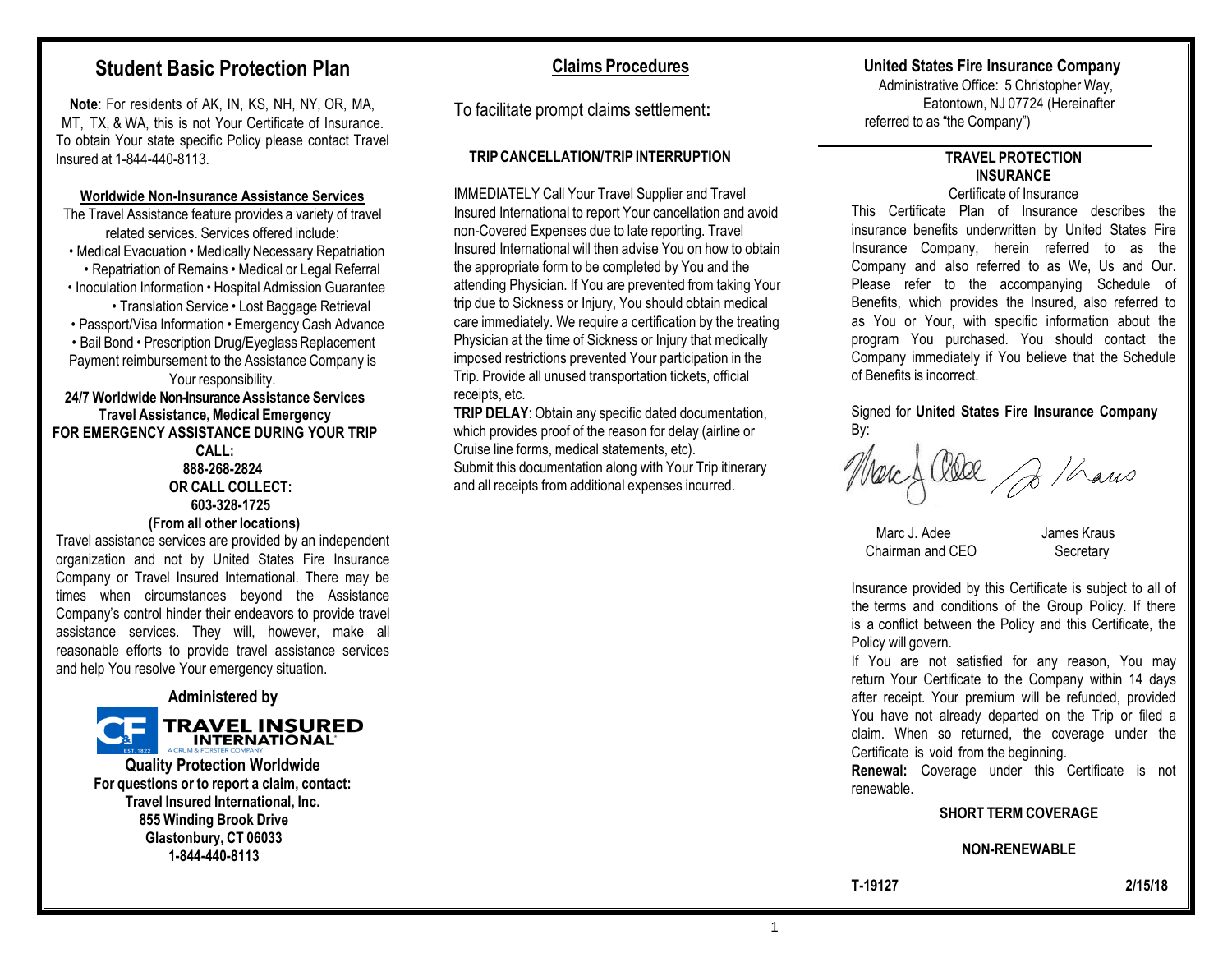# **TABLE OF CONTENTS**

**SCHEDULE OF BENEFITS SECTION I. COVERAGES SECTION II. DEFINITIONS SECTION III. INSURING PROVISIONS SECTION IV. GENERAL EXCLUSIONS SECTION V. GENERAL PROVISIONS SECTION VI. STATE ENDORSEMENTS**

# **SCHEDULE OF BENEFITS Benefit Per Trip Maximum Benefit Amount**

#### **Travel Arrangement Protection**

Trip Cancellation\*\* Trip Cost\* Trip Interruption\*\* 150% of Trip Cost\* Travel Delay (6 hours) \$750 (\$150/day) *\*Up to the trip cost protected, up to the maximum of \$10,000*

#### **Medical Protection**

Emergency Medical Evacuation \$100,000 Medically Necessary Repatriation/ Repatriation of Remains

# **Optional Coverage**

*Applicable only when specifically requested on the application and the appropriate additional premium has been paid and purchase confirmed on Your Confirmation of Benefits***.**

Cancel For Any Reason Up To 75% of Non-Refundable Trip Cost\*\*\* *\*\*\*The lesser of 75% of the amount prepaid for the Trip or up to the maximum of \$10,000*

#### **SECTION I. COVERAGES COVERAGE A TRIPCANCELLATION**

Benefits will be paid, up to the Maximum Benefit Amount shown in the Schedule of Benefits, to reimburse You for the amount of the Published Penalties and unused nonrefundable Prepaid Payments You paid for Travel

Arrangements when You are prevented from taking Your Trip due to:

1. Your or a Family Member's or a Traveling Companion's or a Business Partner's death, which occurs before departure on Your Trip;

2. Your or a Family Member's or a Traveling Companion's or a Business Partner's covered Sickness or Injury, which: a) occurs before departure on Your Trip, b)requires Medical Treatment at the time of cancellation resulting in medically imposed restrictions, as certified by a Legally Qualified Physician, and c) and prevents Your participation in the Trip;

3. For the **Other Covered Reasons** listed below; provided such circumstances occur while coverage is in effect.

**"Other Covered Reasons"** means:

a. You or Your Traveling Companion being hijacked, quarantined, required to serve on a jury (notice of jury duty must be received after Your Effective Date), served with a court order to appear as a witness in a legal action in which You or Your Traveling Companion is not a party (except law enforcement officers);

b.Your or Your Traveling Companion's primary place of residence or destination being rendered uninhabitable by fire, flood, burglary or other Natural Disaster. The Company will only pay benefits for Losses occurring within 30 calendar days after the Natural Disaster makes your destination accommodations uninhabitable. Your destination is uninhabitable if: (i) the building structure itself is unstable and there is a risk of collapse in whole or in part; (ii) there is exterior or structural damage allowing elemental intrusion, such as rain, wind, hail, or flood; (iii) immediate safety hazards have yet to be cleared such as debris on roofs or downed electrical lines; or (iv) the rental property is without electricity or water. Benefits are not payable if a storm, snow storm, blizzard or hurricane is named on or before the Effective Date of Your Trip Cancellation coverage; c. a documented theft of passports or visas;

d. You or Your Traveling Companion being directly involved in a traffic accident, substantiated by a police report, while en route to Your scheduled point of departure;

e. Bankruptcy or Default of an airline, cruise line, tour operator or other travel provider (other than the Travel Supplier, tour operator or travel agency, from whom You purchased Your Travel Arrangements) causing a complete cessation of travel services more than 14 days following Your Effective Date. Benefits will be paid due to Bankruptcy or Default of an airline only if no alternate transportation is available. If alternate transportation is available, benefits will be limited to the change fee charged to allow You to transfer to another airline in order to get to Your intended destination. This benefit only applies if the Certificate has been purchased within 14 days of the date Your initial deposit/payment for Your Trip is received; and You insure the full cost of Your Trip subject to penalties or restrictions;

f. unannounced Strike that causes complete cessation of services for at least 18 consecutive hours of the Common Carrier on which You are scheduled to travel; g. Inclement Weather that causes complete cessation of services for at least 18 consecutive hours of the Common Carrier on which You are scheduled to travel; h. felonious assault of You or Your Traveling Companion within 10 days of the Scheduled Departure Date:

i. a Terrorist Incident that occurs within 30 days of Your Scheduled Departure Date in a city listed on the itinerary of Your Trip. This same city must not have experienced a Terrorist Incident within the 90 days prior to the Terrorist Incident that is causing Your cancellation of Your Trip. Benefits are not provided if the Travel Supplier offers a substitute itinerary;

j. Your family or friends living abroad with whom You were planning to stay are unable to provide accommodations due to life threatening illness, life threatening injury or death of one of them;

All cancellations must be reported to the Travel Supplier within 72 hours of the event causing the need to cancel. If the event delays the reporting of the cancellation beyond the 72 hours, the event should be reported as soon as possible. All other delays of reporting beyond 72 hours will result in reduced benefit payments.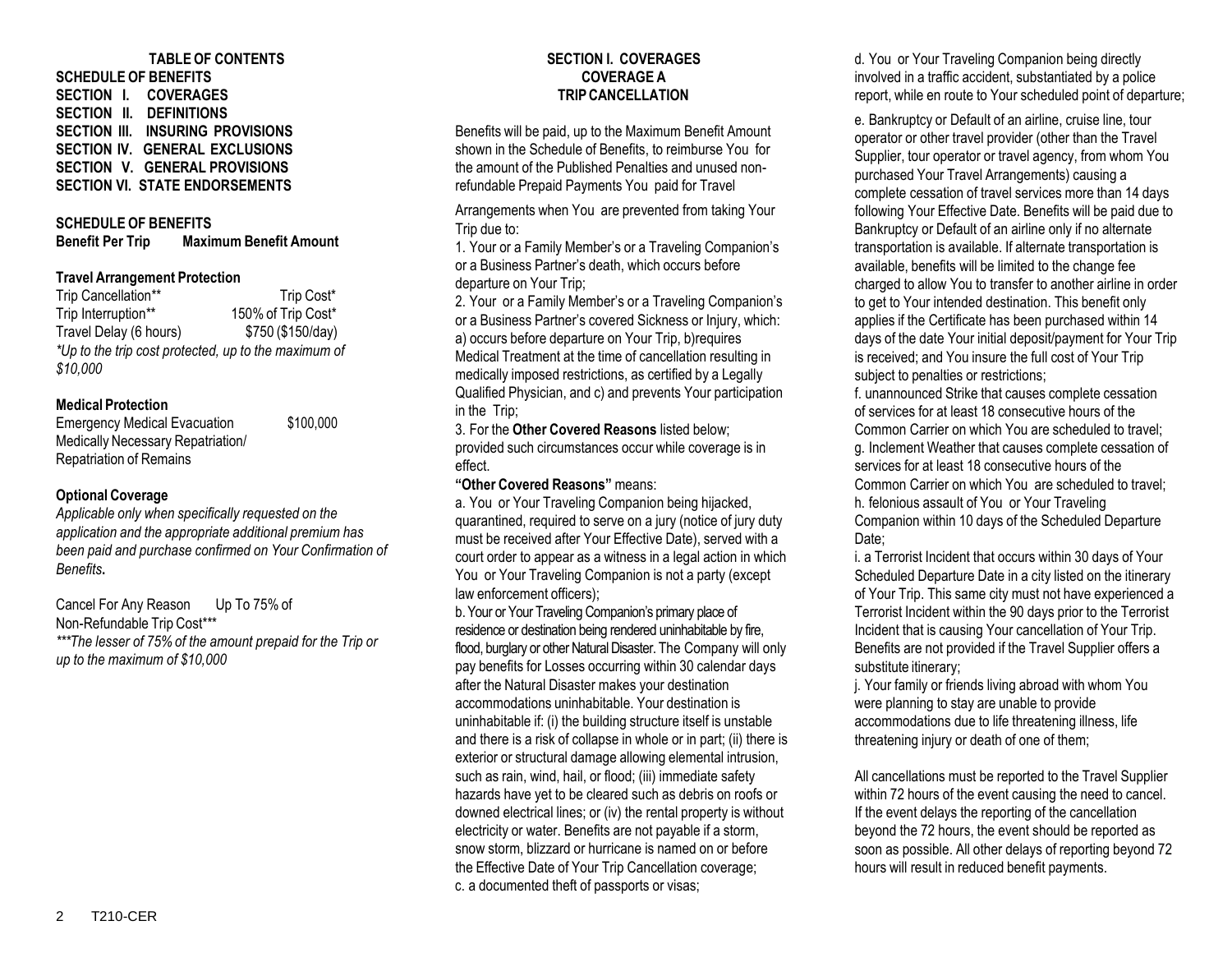If Your Travel Supplier cancels Your Trip, a benefit will be paid for the reissue fee charged by the airline for the tickets

The maximum payable under this Trip Cancellation Benefit is the lesser of the total amount of coverage You purchased or the Maximum Benefit Amount shown in the Schedule of Benefits.

# **Single Supplement**

Benefits will be paid, up to the Maximum Benefit Amount, for the additional cost incurred as a result of a change in the per person occupancy rate for Prepaid Travel Arrangements if a Traveling Companion's or Family Member's Trip is canceled for a covered reason and You do not cancel Your Trip.

These benefits will not duplicate any other benefits payable under the Policy or any coverage(s) attached to the Policy.

# **COVERAGE B OPTIONAL CANCEL FOR ANY REASON**

**Optional Coverage:** Applicable only when purchased within at the time of original plan purchase and if the appropriate additional premium has been paid.

If You cancel Your Trip for any reason not otherwise covered by this plan, benefits will be paid for up to 75% of the Prepaid, forfeited, non-refundable Payments or Deposits You paid for Your Trip provided:

- a) Your Payment or Deposit for this plan is received with or before the final Payment for Your Trip; and
- b) You have paid the Travel Supplier for the full cost for all non-refundable Trip costs for Your Trip prior to Your cancellation of Your Trip; and
- c) You cancel Your Trip 48 hours or more before Your Scheduled Departure.

### **COVERAGE C TRIPINTERRUPTION**

Benefits will be paid, up to a) the Maximum Benefit Amount shown in the Schedule of Benefits ; or b) 150% of the total amount of coverage You purchased, to reimburse You for or unused non-refundable land or water Travel Arrangements plus the Additional Transportation Cost paid: a) to join Your Trip if You must depart after Your Scheduled Departure Date or travel via alternate travel arrangements by the most direct route possible to reach Your Trip destination; or

b) to rejoin Your Trip or transport You to Your originally scheduled return destination, if You must interrupt Your Trip after departure, each by the most direct route possible.

#### **Trip Interruption** must be due to:

1. Your or a Family Member's or a Traveling Companion's or a Business Partner's death, which occurs while You are on Your Trip;

2. Your or a Family Member's or a Traveling Companion's or a Business Partner's covered Sickness or Injury which: a) occurs while You are on Your Trip, b) requires Medical Treatment at the time of interruption resulting in medically imposed restrictions, as certified by a Legally Qualified Physician, and c) prevents Your continued participation on Your Trip;

3. For the **Other Covered reasons** listed below; provided such circumstances occur while coverage is in effect.

#### **"Other Covered reasons"** means:

a. You or Your Traveling Companion being hijacked, quarantined, required to serve on a jury (notice of jury duty must be received after Your Effective Date) served with a court order to appear as a witness in a legal action in which You or Your Traveling Companion is not a party (except law enforcement officers);

b. Your or Your Traveling Companion's primary place of residence or destination being rendered uninhabitable by fire, flood, burglary or other Natural Disaster. The Company will only pay benefits for Losses occurring within 30 calendar days after the Natural Disaster makes your destination accommodations uninhabitable. Your destination is uninhabitable if: (i) the building structure itself is unstable and there is a risk of collapse in whole or in part; (ii) there is exterior or structural damage allowing elemental

intrusion, such as rain, wind, hail, or flood; (iii) immediate safety hazards have yet to be cleared such as debris on roofs or downed electrical lines; or (iv) the rental property is without electricity or water. Benefits are not payable if a storm, snow storm, blizzard or hurricane is named on or before the Effective Date of Your Trip Cancellation coverage;

c. a documented theft of passports or visas;

d. You or Your Traveling Companion being directly involved in a traffic accident, substantiated by a police report, while en route to Your scheduled point of departure;

e. Bankruptcy or Default of an airline, cruise line, tour operator or other travel provider (other than the Travel Supplier, tour operator or travel agency, from whom You purchased Your Travel Arrangements) causing a complete cessation of travel services more than 14 days following Your Effective Date. Benefits will be paid due to Bankruptcy or Default of an airline only if no alternate transportation is available. If alternate transportation is available, benefits will be limited to the change fee charged to allow You to transfer to another airline in order to get to Your intended destination. This benefit only applies if the Certificate has been purchased within 14 days of the date Your initial deposit/payment for Your Trip is received; and You insure the full cost of Your Trip subject to penalties or restrictions;

f. unannounced Strike that causes complete cessation of services for at least 18 consecutive hours of the Common Carrier on which You are scheduled to travel; g. Inclement Weather that causes complete cessation of services for at least 18 consecutive hours of the Common Carrier on which You are scheduled to travel; h. felonious assault of You or Your Traveling Companion within 10 days of the Scheduled Departure Date:

i. a Terrorist Incident that occurs within 30 days of Your Scheduled Departure Date in a city listed on the itinerary of Your Trip. This same city must not have experienced a Terrorist Incident within the 90 days prior to the Terrorist Incident that is causing Your cancellation of Your Trip. Benefits are not provided if the Travel Supplier offers a substitute itinerary;

j. Your family or friends living abroad with whom You were planning to stay are unable to provide accommodations due to life threatening illness, life threatening injury or death of one of them;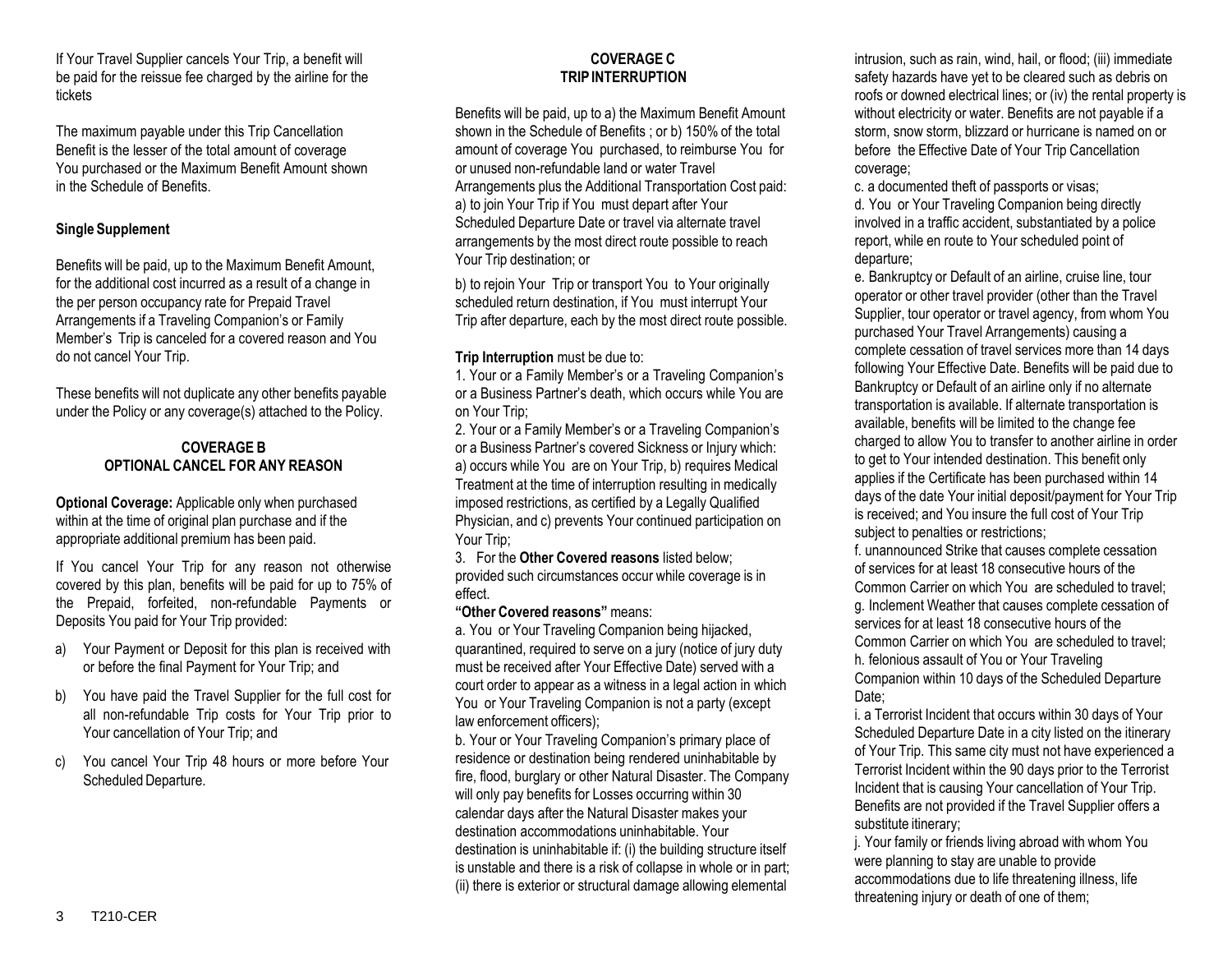# **COVERAGE D TRAVEL DELAY**

Benefits will be paid up to \$150 per day for: 1) the nonrefundable, unused portion of the Prepaid expenses for Your Trip as long as the expenses are supported by proof of purchase and are not reimbursable by any other source; and 2) reasonable accommodation, meal, telephone call and local transportation expenses incurred by You, up to the Maximum Benefit Amount shown in the Schedule of

Benefits, if You are delayed for 6 hours or more while en route to or from, or during Your Trip, due to: a) any delay of a Common Carrier (the delay must be certified by the Common Carrier);

b) a traffic accident in which You or Your Traveling Companion is not directly involved (must be substantiated by a police report);

c) lost or stolen passports, travel documents or money (must be substantiated by a police report);

d) quarantine, hijacking, Strike, Natural Disaster, terrorism or riot;

e) a documented weather condition preventing You from getting to the point of departure.

Benefits will not be paid for any expenses, which have been reimbursed, or for any services that have been provided by the Common Carrier.

These benefits will not duplicate any other benefits payable under the Certificate or any coverage(s) attached to the Certificate.

# **COVERAGE E EMERGENCY MEDICAL EVACUATION, MEDICAL REPATRIATION AND RETURN OF REMAINS**

When You suffer loss of life for any reason or incur a Sickness or Injury during the course of Your Trip, the following benefits are payable, up to the Maximum Benefit Amount shown in the Schedule of Benefits.

1. **Emergency Medical Evacuation**: If the local attending Legally Qualified Physician and the authorized travel assistance company determine that transportation to a Hospital or medical facility is Medically Necessary to treat an unforeseen Sickness or Injury which is acute or life threatening and adequate Medical Treatment is not

available in the immediate area, the Transportation Expense incurred will be paid for the Usual and Customary Charges for transportation to the closest Hospital or medical facility capable of providing that treatment. If You are traveling alone and will be hospitalized for more than 7 consecutive days and Emergency Evacuation is not imminent, benefits will be paid to transport one person, chosen by You, by Economy Transportation, for a single visit to and from Your bedside.

If You are in the Hospital for more than 7 consecutive days and Your dependent children who are under 18 years of age and accompanying You on Your Trip are left unattended, Economy Transportation will be paid to return the dependents to their home (with an attendant, if considered necessary by the authorized travel assistance company).

2. **Medical Repatriation:** If the local attending Legally Qualified Physician and the authorized travel assistance company determine that it is Medically Necessary for You to return to Your primary place of residence because of an unforeseen Sickness or Injury which is acute or lifethreatening, the Transportation Expense incurred will be paid for Your return to Your primary place of residence or to a Hospital or medical facility closest to Your primary place of place of residence capable of providing continued treatment via one of the following methods of transportation, as approved, in writing, by the authorized travel assistance company:

i) one-way Economy Transportation;

ii) commercial air upgrade (to Business or First Class), based on Your condition as recommended by the local attending Legally Qualified Physician and verified in writing and considered necessary by the authorized travel assistance company; or

iii) other covered land or air transportation including, but not limited to, commercial stretcher, medical escort, or the Usual and Customary Charges for air ambulance, provided such transportation has been pre-approved and arranged by the authorized travel assistance company.

Transportation must be via the most direct and economical route.

3. **Return of Remains:** In the event of Your death during a Trip, the expense incurred will be paid for minimally necessary casket or air tray, preparation and transportation of Your remains to Your primary place of residence in the United States of America or to the place of burial.

Benefits are paid less the value of Your original unused return travel ticket.

These benefits will not duplicate any other benefits payable under the Certificate or any coverage(s) attached to the Certificate.

# **SECTION II. DEFINITIONS**

**Accident** means a sudden, unexpected unusual specific event that occurs at an identifiable time and place, and shall also include exposure resulting from a mishap to a conveyance in which You are traveling. **Additional Transportation Cost** means the actual cost incurred for one-way Economy Transportation by Common Carrier reduced by the value of an unused travel ticket.

**Baggage and Personal Effects** means luggage, personal possessions and travel documents taken by You on Your Trip.

**Bankruptcy or Default** means the total cessation of operations due to insolvency, with or without the filing of a bankruptcy petition by an airline or cruise line, tour operator or other travel provider provided the Bankruptcy or Default occurs more than 14 days following Your Effective Date for the Trip Cancellation Benefits. There is no coverage for the Bankruptcy or Default of any person, organization, agency or firm from whom You purchased Travel Arrangements supplied by others.

**Business Partner** means an individual who (a) is involved in a legal general partnership with You and (b) is actively involved in the day to day management of Your business.

**Common Carrier** means any land, sea, or air conveyance operating under a valid license for the transportation of passengers for hire, not including taxicabs or rented, leased or privately owned motor vehicles.

**Company** means United States Fire Insurance

**"Complications of Pregnancy"** means conditions (when the pregnancy is not terminated) whose diagnoses are distinct from pregnancy but are adversely affected by pregnancy or are caused by pregnancy. These conditions include acute nephritis, nephrosis, cardiac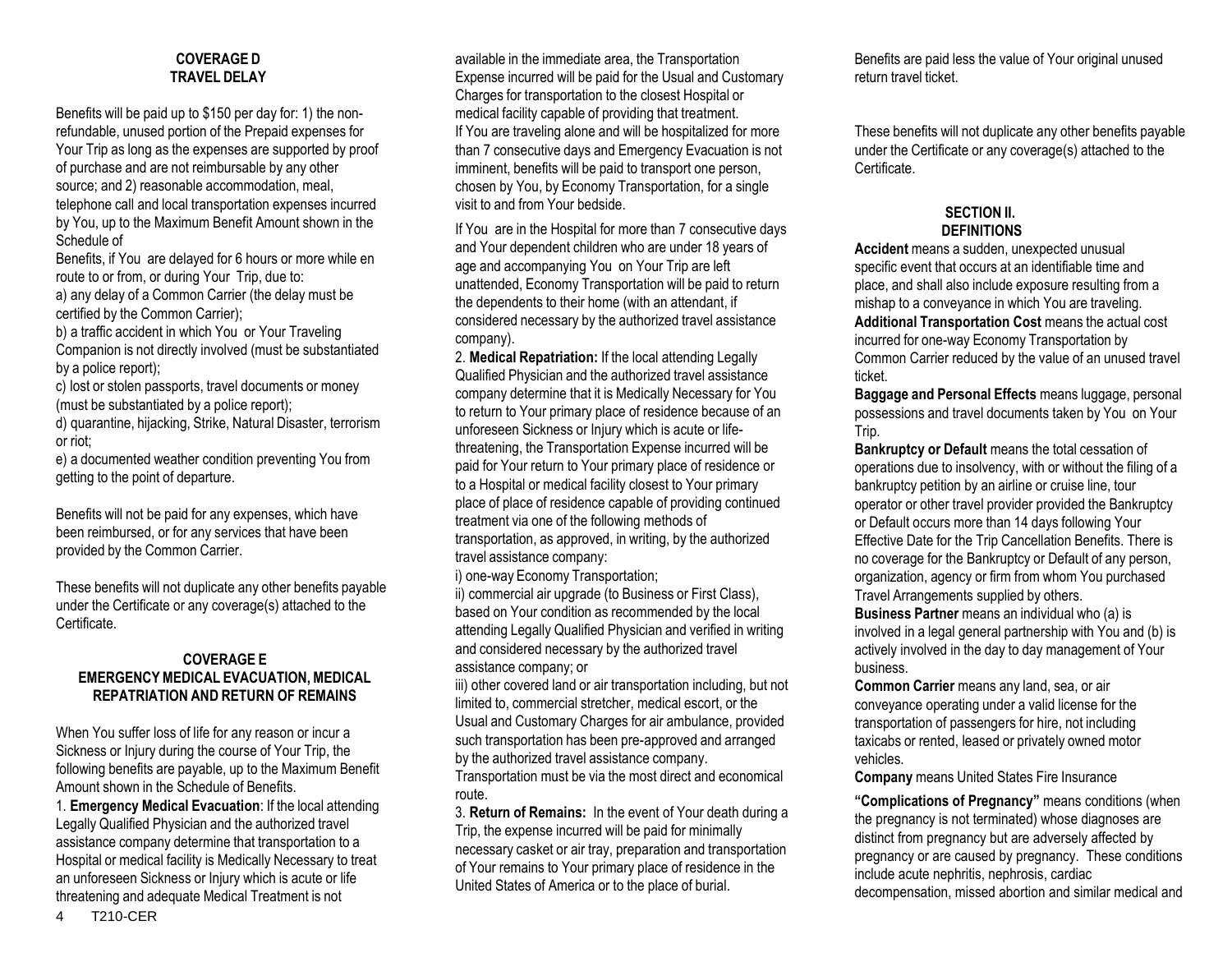surgical conditions of comparable severity. Complications of Pregnancy also include non-elective cesarean section, ectopic pregnancy which is terminated and spontaneous termination of pregnancy, which occurs during a period of gestation in which a viable birth is not possible.

Complications of Pregnancy does not include false labor, occasional spotting, Physician-prescribed rest during the period of pregnancy, morning sickness, hyperemesis gravidarum, preeclampsia and similar conditions associated with the management of a difficult pregnancy not constituting a nosologically distinct complication of pregnancy.

**Covered Trip** means scheduled trips, tours or Cruises for which (a) coverage is requested: and (b) the required premium is submitted prior to the Scheduled Departure Date.

**Cruise** means any prepaid sea arrangements. **Default** means a material failure or inability to provide contracted services.

**Dependent Child(ren)** means Your children, including an unmarried child, stepchild, legally adopted child or foster child who is: (1) less than age 19 and primarily dependent on You for support and maintenance; or (2) who is at least age 19 but less than age 23 and who regularly attends an accredited school or college; and who is primarily dependent on You for support and maintenance.

**Domestic Partner** means an opposite or same sex partner who, for at least 12 consecutive months, has resided with You and shared financial assets/obligations with You. Both You and the Domestic Partner must:

(1) intend to be life partners;

(2) be at least the age of consent in the state in which You both reside; and (3) be mentally competent to contract. Neither You nor the Domestic Partner can be related by blood to a degree of closeness that would prohibit a legal marriage, be married to anyone else, or have any other Domestic Partner. The Company may require proof of the Domestic Partner relationship in the form of a signed and completed affidavit of domestic partnership.

**Economy Transportation** means the lowest published available transportation rate for a ticket on a Common Carrier matching the original class of transportation that You purchased for Your Trip.

**Family Member** means any of the following: Your or Your Traveling Companion's legal spouse (or common-law

spouse where legal), legal guardian or ward, son or daughter (adopted, foster, step or in-law), brother or sister (includes step or in-law), parent (includes step or in-law), grandparent (includes in-law), grandchild, aunt, uncle, niece or nephew or Domestic Partner.

**Hospital** means (a) a place which is licensed or recognized as a general hospital by the proper authority of the state in which it is located: (b) a place operated for the care and treatment of resident inpatients with a registered graduate nurse (RN) always on duty and with a laboratory and X-ray facility: (c) a place recognized as a general hospital by the Joint Commission on the Accreditation of Hospitals; (d) other than a residence, a place where treatment in a Hyperbaric chamber can be received. Not included is a hospital or institution licensed or used principally: (1) for the treatment or care of drug addicts or alcoholics: or (2) as a clinic continued or extended care facility, skilled nursing facility, convalescent home, rest home, nursing home or home for the aged.

**Inclement Weather** means any weather condition that delays the scheduled arrival or departure of a Common Carrier.

**Injury or Injuries** means bodily harm and/or decompression illness caused by an Accident which: 1) occurs while Your coverage is in effect under the Policy; and 2) requires examination and treatment by a Legally Qualified Physician. The Injury must be the direct cause of loss and must be independent of all other causes and must not be caused by, or result from, Sickness. **Insured** means a person(s) who is booked to travel on a Trip, completes the enrollment form and for whom the required premium is paid, also referred to as You and Your.

**Intoxicated** mean a blood alcohol level that equals or exceeds the legal limit for operating a motor vehicle in the state or jurisdiction where You are located at the time of an incident.

**Legally Qualified Physician** means a physician: (a) other than You, a Traveling Companion or a Family Member; (b) practicing within the scope of his or her license; and (c)recognized as a physician in the place where the services are rendered.

**Maximum Benefit Amount** means the maximum amount payable for coverage provided to You as shown in the Schedule of Benefits.

**Medical Treatment** means examination and treatment by a Legally Qualified Physician for a condition which first

manifested itself, worsened or became acute or had symptoms which would have prompted reasonable person to seek diagnosis, care or treatment.

**Medically Necessary** means a service which is appropriate and consistent with the treatment of the condition in accordance with accepted standards of community practice.

**Natural Disaster** means a flood, hurricane, tornado, earthquake, mudslide, tsunami, avalanche, landslide, volcanic eruption, fire, wildfire or blizzard that is due to natural causes.

**Payments or Deposits** means the cash, check, or credit card amounts actually paid or used for Your Trip. Certificates, vouchers, discounts, credits, frequent traveler or frequent flyer rewards, miles or points applied (in part or in full) towards the cost of Your Travel Arrangements are not Payments or Deposits as defined herein.

**Pre-existing Condition** means any Injury, Sickness or condition (including any condition from which death ensues) of You, or Traveling Companion, or Your and/or Traveling Companion's Family Member or Your Business Partner for which within the 180 day period prior to the Effective Date of Your Trip Cancellation coverage under the policy which (a) manifested itself, became acute or exhibited symptoms which would have caused one to seek diagnosis, care or treatment;

(b) required taking prescribed drugs or medicine, unless the condition for which the prescribed drug or medicine is taken remains controlled without any change in the required prescription; or (c) required Medical Treatment or treatment was recommended by a Legally Qualified Physician.

**Prepaid** means Payments or Deposits paid by You to a Travel Supplier for Travel Arrangements for Your Trip prior to Your actual or Scheduled Departure Date. Payments or Deposits for shore excursions, theater, concert or event tickets or fees, or sightseeing, if such arrangements are made during Your Trip and are to be used prior to the Scheduled Return Date of Your Trip, are not considered Prepaid as defined herein.

**Published Penalties** means any additional published cancellation penalties levied by Your travel agency or travel supplier that apply to all clients of the travel agency or travel supplier and can be documented at time of Your purchase of Travel Arrangements from Your travel agency.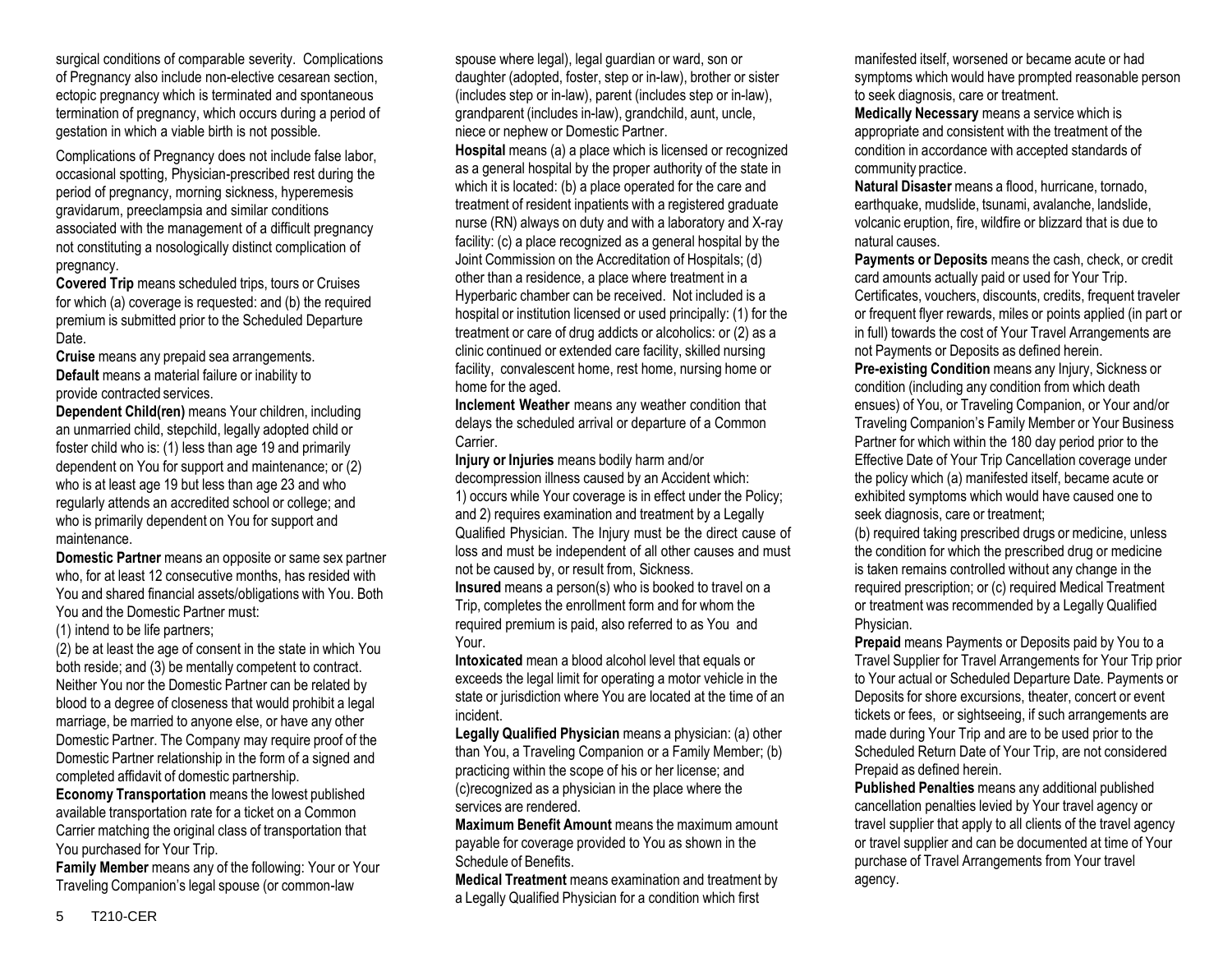**Scheduled Departure Date** means the date on which You are originally scheduled to leave on Your Trip. **Scheduled Return Date** means the date on which You are originally scheduled to return to the point of origin or the original final destination of Your Trip. **Sickness** means an illness or disease of the body which: 1) requires examination and treatment by a Legally Qualified Physician, and 2) commences while Your coverage is in effect. An illness or disease of the body which first manifests itself and then worsens or becomes acute prior to the Effective Date of Your coverage is not a Sickness and is considered a Pre-Existing Condition as defined herein and is not covered by the Policy.

**Strike** means any labor disagreement resulting in a stoppage of work: (a) as a result of a combined effort of workers which was unannounced and unpublished at the time travel services were purchased; and (b) which interferes with the normal departure and arrival of a Common Carrier.

**Terrorist Incident** means an act of violence, that is deemed terrorism by the United States Government other than civil disorder or riot (that is not an act of war, declared or undeclared) that results in loss of life or major damage to property, by any person acting alone or in association with

other persons on behalf of or in connection with any organization of foreign government which is generally recognized as having the intent to overthrow or influence the control of any other foreign government. The Terrorist Incident must be documented in a Travel Warning issued by the United States' Department of State advising Americans to avoid that certain country.

**Third Party** means a person or entity other than You or the Company.

**Transportation Expense** means the cost of Medically Necessary conveyance, personnel, and services or supplies.

**Traveling Companion** means a person or persons whose names appear with Yours on the same Travel Arrangements and who, during Your Trip, will accompany You.

**Travel Supplier** means any entity or organization that coordinates or supplies travel services for You.

**Trip** means a scheduled trip for which coverage for Travel Arrangements is requested and the premium is paid prior to Your actual or Scheduled Departure Date of Your Trip.

**Us, We, Our** means United States Fire Insurance Company.

**Usual and Customary Charges** means those comparable charges for similar treatment, services and supplies in the geographic area where treatment is performed.

# **SECTION III. INSURING PROVISIONS**

# **Who Is Eligible For Coverage:**

A citizen or resident of the United States of America who is booked to travel on Your Trip, completes the enrollment form and for whom the required premium is paid. Eligibility for purchase will be determined at time of claim. If it is determined that a person or Trip is not eligible for coverage, any claim for benefits will be denied and premium will be refunded.

# **When Coverage Begins – Coverage Effective Date:**

**Trip Cancellation:** Coverage begins on the date and time at 12:01 a.m. on the day after the date the appropriate premium for this Certificate for Your Trip is received by the company. This is Your "Effective Date" and time for Trip Cancellation.

**Travel Delay**: Coverage begins after You have traveled 50 miles or more from home en route to join Your Trip. This is Your "Effective Date" and time for Travel Delay.

**All Other Coverages:** Coverage begins when You depart on the first Travel Arrangement (or alternate travel arrangement if You must use an alternate travel arrangement to reach Your Trip destination) for Your Trip. This is Your "Effective Date" and time for all other coverages, except Trip Cancellation and Travel Delay.

# **When Coverage Ends – Coverage Termination Date:**

**Trip Cancellation:** Your coverage automatically ends on the earlier of: 1) 72 hours prior to the scheduled departure time on the Scheduled Departure Date of Your Trip or 2) on or before the final payment due date for Your Trip; or 3) the date and time You cancel Your Trip.

**All Other Coverages:** Your coverage automatically ends on the earlier of: 1) the date Your Trip is completed; 2) the Scheduled Return Date; 3) Your arrival at Your return destination on a round-trip, or the destination on a one-way trip; 4) cancellation of Your Trip covered by the Certificate. Termination of the Certificate will not affect a claim for loss that occurs after premium has been paid.

All coverages under the Certificate will be extended if Your entire Trip is covered by the Certificate and Your return is delayed due to unavoidable circumstances beyond Your control. If coverage is extended for the above reasons, coverage will end on the earlier of the date You reach Your originally scheduled return destination or 7 days after the Scheduled Return Date.

# **SECTION IV. GENERAL EXCLUSIONS**

# **Benefits are not payable for any loss due to, arising or resulting from:**

1. suicide, attempted suicide or any intentionally selfinflicted injury of You , a Traveling Companion, Family Member or Business Partner booked to travel with You , while sane or insane;

2. an act of declared or undeclared war;

3. participating in maneuvers or training exercises of an armed service, except while participating in weekend or summer training for the reserve forces of the United States, including the National Guard;

4. riding or driving in races, or speed or endurance competitions or events;

5. mountaineering (engaging in the sport of scaling mountains generally requiring the use of picks, ropes, or other special equipment);

6. participating as a member of a team in an organized sporting competition(does not apply to Trip Cancellation); 7. participating in bodily contact sports, skydiving or parachuting ,hang gliding or bungee cord jumping; 8. piloting or learning to pilot or acting as a member of the

crew of any aircraft;

9. being Intoxicated as defined herein, or under the influence of any controlled substance unless as administered or prescribed by a Legally Qualified Physician;

10. the commission of or attempt to commit a felony or being engaged in an illegal occupation;

11. normal childbirth or pregnancy (except Complications of Pregnancy) or voluntarily induced abortion;

12. dental treatment (except as coverage is otherwise specifically provided herein);

13. amounts which exceed the Maximum Benefit Amount for each coverage as shown in the Schedule of Benefits; 14. due to a Pre-Existing Condition, as defined in the Policy. The Pre-Existing Condition Limitation does not apply to the Emergency Medical Evacuation or return of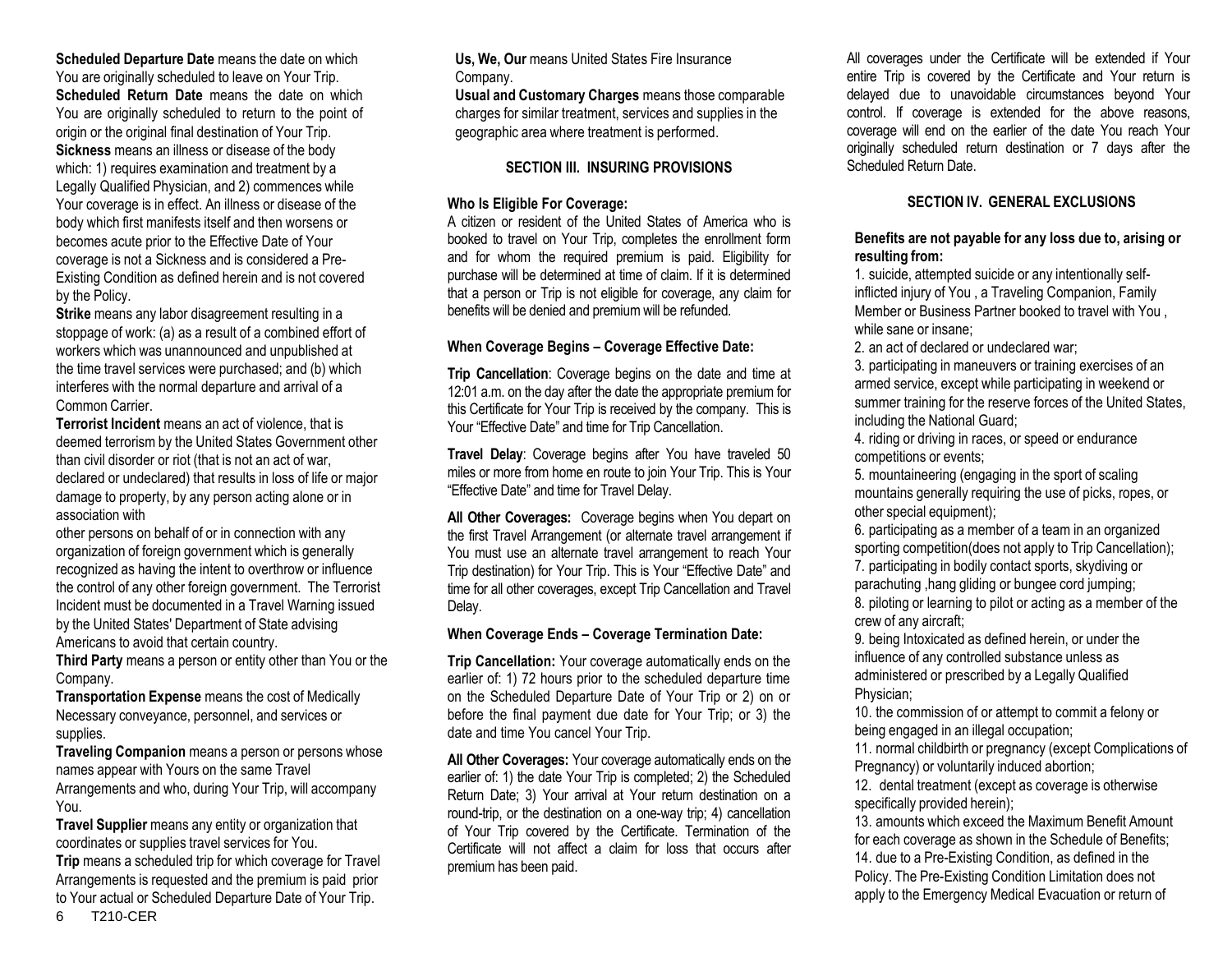remains coverage;

15. medical treatment during or arising from a Trip undertaken for the purpose or intent of securing medical treatment;

16. a mental or nervous condition, unless hospitalized for that condition while the Policy is in effect for You;

17. due to loss or damage (including death or injury) and any associated cost or expense resulting directly from the discharge, explosion or use of any device, weapon or material employing or involving chemical, biological, radiological or similar agents, whether in time of peace or war, and regardless of who commits the act and regardless of any other sequence thereto.

# **PRE-EXISTINGCONDITION EXCLUSION:**

The Company will not pay for any expense as a result of any illness, disease, or other condition during the 180 day period immediately prior to the date Your coverage is effective for which You or Your Traveling Companion, Business Partner or Family Member scheduled or booked to travel with You: 1) received or received a recommendation for a test, examination, or medical treatment for a condition which first manifested itself, worsened or became acute or had symptoms which would have prompted a reasonable person to seek diagnosis, care or treatment; or 2) took or received a prescription for drugs or medicine. Item (2) of this Exclusion does not apply to a condition which is treated or controlled solely through the taking of prescription drugs or medicine and remains treated or controlled without any adjustment or change in the required prescription throughout the 180 day period before coverage is effective under this Certificate.

# **Waiver of the Pre-Existing Condition Exclusion**

The exclusion for Pre-Existing Condition will be waived provided:

a) Your Payment or Deposit for this Certificate and enrollment form are received at or before the final Payment due date for Your Trip; and

b) You insure all Prepaid Trip costs that are subject

to cancellation penalties or restrictions; and

c) You are not disabled from travel at the time Your premium is paid.

# **SECTION V. GENERAL PROVISIONS**

**Notice of Claim:** Notice of claim must be reported within 20 days after a loss occurs or as soon as is reasonably possible. You or someone on Your behalf may give the notice. The notice should be given to Us or Our designated representative and should include sufficient information to identify You.

**Claim Forms:** When notice of claim is received by Us or Our designated representative, forms for filing proof of loss will be furnished. If these forms are not sent within 15 days, the proof of loss requirements can be met by You sending Us a written statement of what happened. This statement must be received within the time given for filing proof of loss.

**Proof of Loss:** Proof of loss must be provided within 90 days after the date of the loss or as soon as is reasonably possible. Proof must, however, be furnished no later than 12 months from the time it is otherwise required, except in the absence of legal capacity.

**Time Payment of Claims:** We, or Our designated representative, will pay the claim after receipt of acceptable proof of loss.

**Payment of Claims:** Benefits for loss of life will be paid to Your designated beneficiary. If a beneficiary is not otherwise designated by You, benefits for loss of life will be paid to the first of the following surviving preference beneficiaries:

a) Your spouse;

b) Your child or children jointly;

c) Your parents jointly if both are living or the surviving

parent if only one survives;

d) Your brothers and sisters jointly; or

e) Your estate.

All other Benefits will be paid directly to You, unless otherwise directed. Any accrued benefits unpaid at Your death will be paid to Your estate. If You have assigned Your benefits, We will honor the assignment if a signed copy has been filed with us. We are not responsible for the validity of any assignment. All or a portion of all benefits provided by the Certificate may, at Our option, be paid directly to the provider of the service(s) to You. All benefits not paid to the provider will be paid to You.

**Subrogation:** If the Company has made a payment for a loss under this Certificate, and the person to or for whom payment was made has a right to recover damages from

the Third Party responsible for the loss, the Company will be subrogated to that right. You shall help the Company exercise the Company's rights in any reasonable way that the Company may request: nor do anything after the loss to prejudice the Company's rights: and in the event You recover damages from the Third Party responsible for the loss, You will hold the proceeds of the recover for the Company in trust and reimburse the Company to the extent of the Company's previous payment for the loss. **Physician Examination and Autopsy:** The Company, at the expense of the Company, may have You examined when and as often as is reasonable while the claim is pending. The Company may have an autopsy done (at the expense of the Company) where it is not forbidden by law. **Legal Actions:** All Certificate terms will be interpreted under the laws of the state in which the Policy was issued. No legal action may be brought to recover on the Certificate within 60 days after written Proof of Loss has been furnished. No legal action for a claim may be brought against Us after 3 years from the time written Proof of Loss is required to be furnished.

**Concealment and Misrepresentation:** The entire coverage will be void, if before, during or after a loss, any material fact or circumstance relating to this insurance or claim has been concealed or misrepresented.

**Other Insurance with the Company:** You may be covered under only one travel Certificate with the Company for each Trip. If You are covered under more than one such Certificate, You may select the coverage that is to remain in effect. In the event of death, the selection will be made by the beneficiary or estate. Premiums paid (less claims paid) will be refunded for the duplicate coverage that does not remain in effect.

**Reductions in the Amount of Insurance:** The applicable benefit amount will be reduced by the amount of benefits, if any, previously paid for any loss or damage under this Certificate for Your Trip.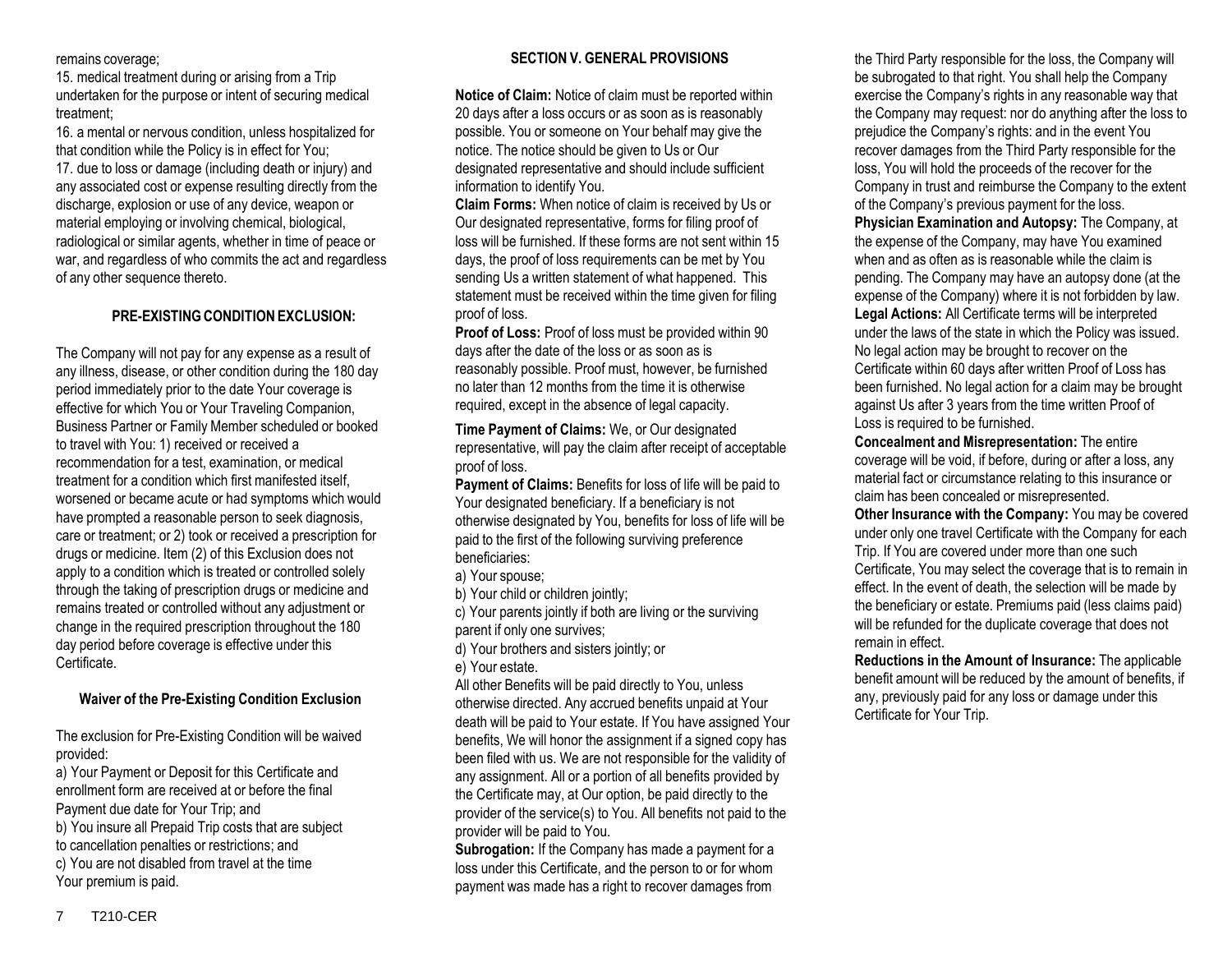# **SECTION VI. STATEENDORSEMENTS**

#### **STATE AMENDATORY ENDORSEMENTS**

These Amendatory Endorsements are attached to and made a part of the Policy issued to the Group and Blanket Accident and Health Trust (the Policyholder).

The Amendatory Endorsements are attached to and made a part of the Certificate issued to the Insured. The provisions of the Amendatory Endorsements are effective on the Effective Date and will expire concurrently with the Certificate, unless otherwise terminated.

#### **ARKANSAS**

The Policy/Certificate are hereby amended for Arkansas as follows:

1. The **Legal Actions** provision appearing in **SECTION V General Provisions** is deleted and replaced as follows:

**Legal Actions:** All policy terms will be interpreted under the laws of the state in which the policy was issued. Legal action or suit for a claim may be brought against Us within the time allowed by law.

2. The **Subrogation** provision appearing in **SECTION V General Provisions** is amended to include this sentence which will appear as follows at the end of the provision:

The Company is entitled to recovery only after You have the Insured has been fully compensated for the loss sustained.

If there is a conflict between the Policy/Certificate and this Rider, the terms of this Endorsement will govern. T210-AE AR

#### **CALIFORNIA**

The Policy/Certificate are hereby amended for **California** as follows:

1. The **Trip Cancellation** benefit on the **SCHEDULE OF BENEFIT**S is replaced with the following: Trip Cancellation................Amount Purchased

## 2. The **Non-Medical Emergency Evacuation Exclusions** provision appearing in **NON-MEDICAL**

**EMERGENCY EVACUATION** is deleted and replaced as follows:

**Non-Medical Emergency Evacuation Exclusions**: We do not cover:

1) loss or expense for a Non-Medical Emergency Evacuation Covered Reason which took place in an Excluded Country;

2) loss or expense recoverable under any other insurance or through an employer;

3) loss or expense arising from or attributable to: (a) fraudulent or felony criminal acts committed or attempted by You;

(b) alleged violation of the laws of the country You are visiting, unless We determine such allegations to be fraudulent, or (c) failure to maintain required documents or visas;

4) loss or expense arising from or attributable to:

(a) debt, insolvency, business or commercial failure; (b) the repossession of any property; or

(c) Your non-compliance with a contract, license or permit; 5) loss or expense arising from or due to liability assumed by You under any contract.

# 3. The **Injury** definition appearing in **TRIP CANCELLATION AND INTERRUPTION DUE TO YOUR INABILITY TO DIVE** is deleted and replaced as follows:

**Injury** means accidental bodily injury to You:

- 1. for which the proximate cause is an accident;
- 2. that occurs while the coverage is in force;

3. that is not otherwise excluded under the Policy; and 4. that in the opinion of a Legally Qualified Physician would prevent You from diving while on Your scheduled Trip. Such Legally Qualified Physician must not be related to You by blood or marriage.

4. The **Injury** definition appearing in **LOST DIVING DAYS** is deleted and replaced as follows:

**Injury** means accidental bodily injury and/or decompression illness to You:

- 1. for which the proximate cause is an accident;
- 2. that occurs while the coverage in force;

3. that is not otherwise excluded under the Policy; and 4. that in the opinion of a Legally Qualified Physician would prevent You from Diving while on Your scheduled Trip.

5. The **Benefits are not payable under Search and Rescue** provision appearing in **SEARCH AND RESCUE** is deleted and replaced as follows:

Benefits are not payable under Search and Rescue for any loss resulting from:

- 1. Heli-skiing;
- 2. Extreme skiing;

3. Payment in any way for fines, damages, penalties, or litigation that may be imposed against You, as a result of Your activities or actions;

4. A person's decision to voluntarily leave a recreational activity without the intent of returning to the recreational activity or lodging.

6. The Who is Eligible for Coverage provision appearing in **SECTION III. INSURING PROVISIONS** of the Certificate is deleted and replaced with the following:

# **Who is Eligible for Coverage**:

A citizen or resident of the United States of America who is booked to travel on Your Trip completes the enrollment form and for whom the required premium is paid.

7. The **Time of Payment of Claims** provision appearing in **Section V. GENERAL PROVISIONS** is deleted and replaced as follows:

**Time of Payment of Claims:** Subject to due written proof of loss, all indemnities for loss for which this policy provides payment will be paid as they accrue and any balance remaining unpaid at termination of the period of liability will be paid immediately upon receipt of due written proof.

8. The **Entire Contract** provision is added to in **Section V. GENERAL PROVISIONS**:

**Entire Contract:** The entire contract is made up of the Policy, the Application, the Certificates of Insurance, and the individual enrollment forms of the Insureds. Any statement made by the insured shall, in the absence of fraud, be deemed a representation and not a warranty. No statement made by any insured whose eligibility has been accepted by the insurer shall be used in defense to a claim hereunder. No agent may change the Policy or Certificate of Insurance in any way. Only an officer of the Company can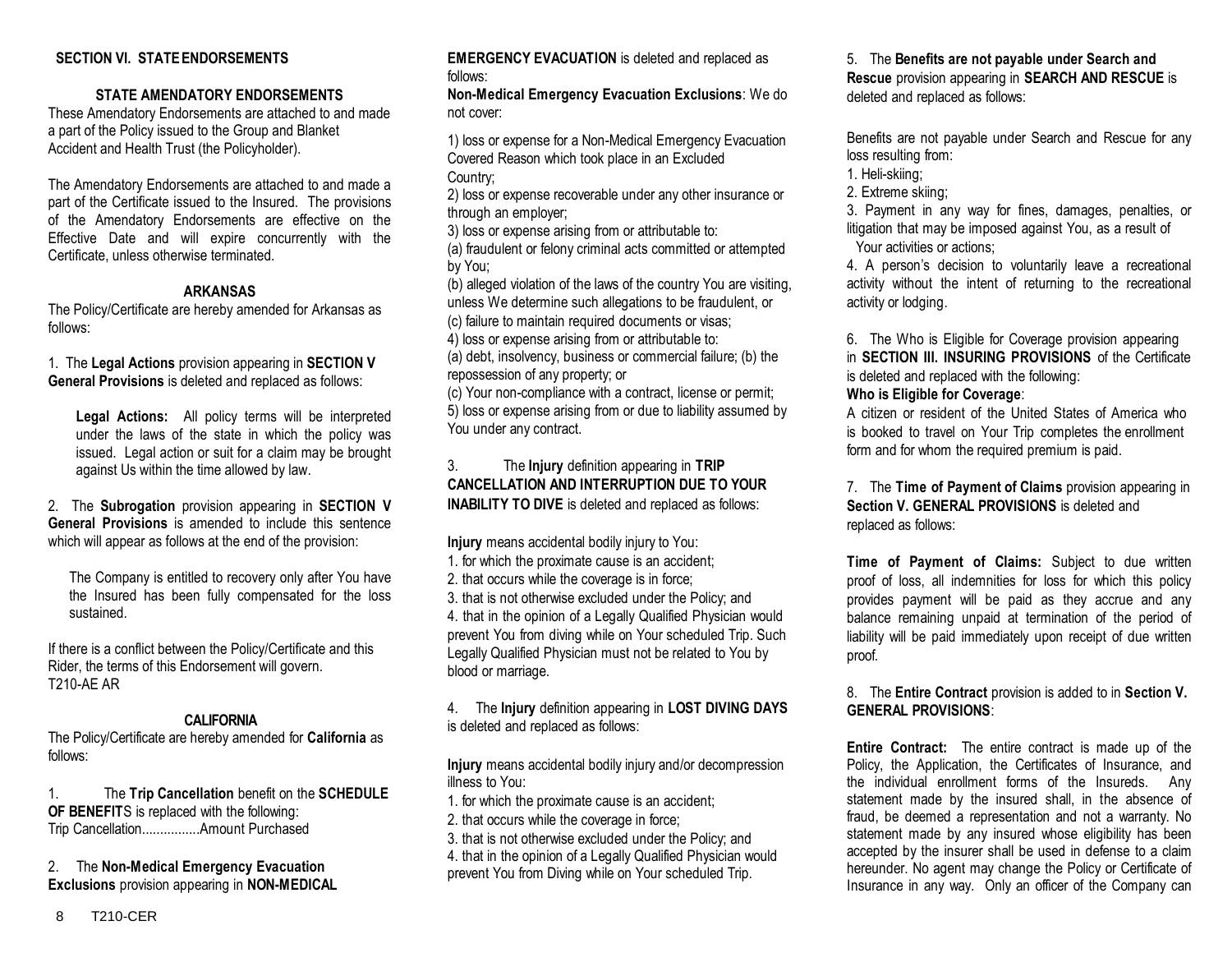approve a change. Any such change must be shown in the Policy or its attachments

If there is a conflict between the Policy/Certificate and this Endorsement, the terms of this Amendatory Endorsement will govern.T210-AE CA

# **COLORADO**

This Amendatory Endorsement is attached to and made a part of the Policy and or Certificate issued to the Insured. The provisions of this Amendatory Endorsement are effective on the Effective Date and will expire concurrently with the Policy, unless otherwise terminated.

The DEFINITONS section of the policy is amended to include the following:

Dependent means a spouse, a partner in a civil union, and unmarried child under nineteen years of age, an unmarried child who is a full-time student under twenty-four years of age and who is financially dependent upon the parent, and an unmarried child of any age who is medically certified as disabled and dependent upon the parent. "Dependent" shall include a designated beneficiary, as defined in section 15- 22-103 (1), C.R.S., if an employer elects to cover a designated beneficiary as a dependent.

If there is a conflict between the Policy and this Endorsement, the terms of this Endorsement will govern. All other terms and conditions of the policy remain unchanged. T210-AE-CO

# **CONNECTICUT**

The Certificate is hereby amended for **Connecticut Residents** as follows:

**1.** The following is added to the **Face Page** of the Certificate:

> Upon request by an Insured, the Master Group Policy, sitused in Illinois, is available for examination.

# **2**. The following Exclusion 4. in **SECTION IV GENERAL EXCLUSIONS** is deleted and replaced as follows:

4. no indemnity will be paid for loss caused by the voluntary use of any controlled substance as defined in Title II of the Comprehensive Drug Abuse Prevention and Control Act of 1970, as now or hereafter amended, unless as prescribed by the Insured's Legally Qualified Physician;

- **3**. Exclusion 19. in **SECTION IV GENERAL EXCLUSIONS** referencing chemical, biological, radiological or similar agents is deleted in its entirety and will not appear.
- **4.** The **Excess Insurance** provision in **SECTION V GENERAL PROVISIONS** is deleted and will not appear.

**5**. The **Subrogation** provision in **SECTION V GENERAL PROVISIONS** is deleted and replaced as follows:

**Subrogation:** If the Company has made a payment for a loss under this coverage, and the person to or for whom payment was made has a right to recover damages from the Third Party responsible for the loss, the Company will be subrogated to that right as permitted by law. You shall help the Company exercise the Company's rights in any reasonable way that the Company may request: nor do anything after the loss to prejudice the Company's rights: and in the event You recover damages from the Third Party responsible for the loss, You will hold the proceeds of the recover for the Company in trust and reimburse the Company to the extent of the Company's previous payment for the loss, as permitted by law.

**6.** The following is added to **SECTION V GENERAL PROVISIONS:** 

**Required Connecticut Statement regarding termination of Participating Organization or Master Group Policy**: In the event of termination of the Participating Organization or the Master Group Policy, coverage issued under this Certificate for which the required premium payment has been paid prior to that termination date will continue until the end of Your Trip.

**7**. **SECTION VI COORDINATION OF BENEFITS** is deleted in its entirety and will not appear.

If there is a conflict between the Policy/Certificate and this Endorsement, the terms of this Endorsement will govern. T210-AE CT

# **DISTRICT OF COLUMBIA**

The Certificate is hereby amended for **District of Columbia** as follows:

1. The following will appear at the bottom of the Cover Page, directly above the **TABLE OF CONTENTS:**

# **LIMITED BENEFIT COVERAGE**

2. **SECTION V GENERAL PROVISIONS** is amended to include the following provisions:

**Fraud Warning as required for District of Columbia Residents**: It is a crime to provide false or misleading information to an insurer for the purpose of defrauding the insurer or any other person. Penalties include imprisonment and/or fines. In addition, an insurer may deny insurance benefits, if false information materially related to a claim was provided by the applicant.

**Required District of Columbia Statement regarding termination of Participating Organization or Master Group Policy**: In the event of termination of the Participating Organization or the Master Group Policy, coverage issued under this Certificate for which the required premium payment has been paid prior to that termination date will continue until the end of Your Trip.

If there is a conflict between the Policy/Certificate and this Endorsement, the terms of this Endorsement will govern. T210-AE DC

# **FLORIDA**

The Policy/Certificate are hereby amended for **Florida Residents** as follows:

The **Legal Actions** provision appearing in **SECTION V General Provisions** is deleted and replaced as follows:

**Legal Actions:** No legal action may be brought to recover on the Policy until 60 days after the Company receives Proof of Loss. No legal action for a claim may be brought against Us more than 5 years after the time required by law for giving Proof of Loss. This 5 year time period is extended from the date Proof of Loss is furnished and the date the claim is denied in whole or in part.

If there is a conflict between the Policy/Certificate and this Rider, the terms of this Endorsement will govern. T210-AE FL RESIDENTS ONLY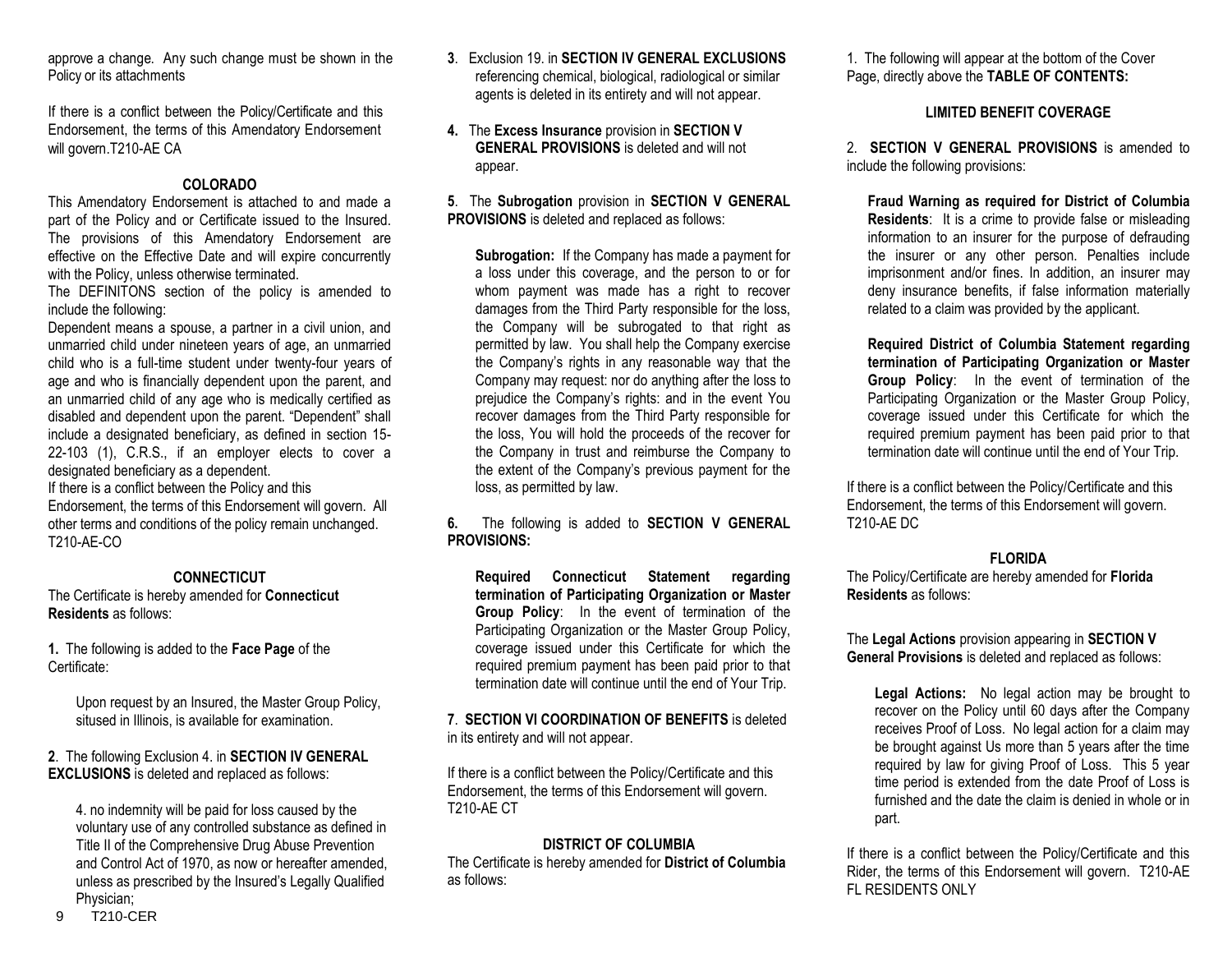#### **GEORGIA**

The Policy/Certificate are hereby amended for **Georgia Residents** as follows:

The **Concealment and Misrepresentation** provision appearing in **SECTION V General Provisions** is deleted and replaced as follows:

**Concealment and Misrepresentation**: The entire coverage will be cancelled, if before, during or after a loss, any material fact or circumstance relating to this insurance has been concealed or misrepresented.

If there is a conflict between the Policy/Certificate and this Endorsement, the terms of this **Georgia** Amendatory Endorsement will govern. T210-AE-GA

#### **HAWAII**

The Certificate is hereby amended for **Hawaii Residents** as follows:

# The following is added to **SECTION V GENERAL PROVISIONS** as follows:

**Representations:** All statements made by the Insured are deemed representations and not warranties. No statement made by the Insured shall be used in any contest unless a copy of the instrument containing the statement is or has been furnished to the Insured or to the Insured's beneficiary, if any. A misrepresentation, unless it is made with actual intent to deceive or unless it materially affects the acceptance of the risk assumed by the Company, shall not prevent a recovery under the Certificate.

If there is a conflict between the Policy/Certificate and this Endorsement, the terms of this Endorsement will govern. T210-AE-HI

# **IDAHO**

The Policy/Certificate are hereby amended for **Idaho** as follows:

1. The following is added at the bottom of **SECTION V General Provisions**: **Contact Information for the Idaho Department of Insurance:**

Idaho Department of Insurance Consumer Affairs 700 W. State Street, 3rd Floor PO Box 83720 Boise, ID 83720-0043

1-800-721-3272 or 208-334-4250 or www.DOI.Idaho.gov

If there is a conflict between the Policy/Certificate and this Endorsement, the terms of this Endorsement will govern. T210-AE-ID

#### **ILLINOIS**

The Policy/Certificate are hereby amended for **Illinois** as follows:

**A**. Item b.(i) under "**Other Covered Reasons**" in both **TRIP CANCELLATION** and **TRIP INTERRUPTION** appearing in **SECTION I COVERAGES** is deleted and replaced as follows:

(i) the building structure itself is unstable and there is a risk of collapse;

**B**. Item 1. in the **Injury** definition in both **TRIP CANCELLATION AND INTERRUPTION DUE TO YOUR INABILITY TO DIVE** and **LOST DIVING DAYS** appearing in **SECTION I COVERAGES** is deleted and replaced as follows:

1. is direct and independent of disease or bodily infirmity;

**C.** Item B. in the Exclusions in **TRIP CANCELLATION AND INTERRUPTION DUE TO YOUR INABILITY TO DIVE**  is deleted and replaced as follows:

B. The Company will not be liable for claims, under the Coverage Part B, directly arising from any hazardous pursuit or occupation or flying except while flying as a passenger in a fully-licensed multi-engine passengercarrying aircraft.

**D**. The last sentence in the definition of "**Injury**" or "**Injuries**" appearing in **SECTION II DEFINITIONS** is deleted and replaced as follows:

The Injury must be the direct cause of loss and must be

independent of disease or bodily infirmity and must not be caused by, or result from, Sickness.

**E**. The definition of "**Complications of Pregnancy**" appearing in **SECTION II DEFINITIONS** is deleted and replaced as follows:

**"Complications of Pregnancy"** means conditions (when the pregnancy is not terminated) whose diagnoses are distinct from pregnancy but are adversely affected by pregnancy or are caused by pregnancy. These conditions include acute nephritis, nephrosis, cardiac decompensation, hyperemesis gravidarum, preeclampsia, missed abortion and similar medical and surgical conditions of comparable severity. Complications of Pregnancy also include nonelective cesarean section, ectopic pregnancy which is terminated and spontaneous termination of pregnancy, which occurs during a period of gestation in which a viable birth is not possible.

Complications of Pregnancy does not include false labor, occasional spotting, Physician-prescribed rest during the period of pregnancy, morning sickness and similar conditions associated with the management of a difficult pregnancy not constituting a nosologically distinct complication of pregnancy.

**F**. Item 1) in the definition of "**Pre-Existing Condition**" appearing in **SECTION II DEFINITIONS** is deleted and replaced as follows:

1) received or received a recommendation for a test, examination, or medical treatment for a condition which manifested itself, worsened or became acute or had symptoms which would have prompted a reasonable person to seek diagnosis, care or treatment;

**G**. Item 1) in the Pre-Existing Condition Exclusion appearing in **SECTION IV General Exclusions** is deleted and replaced as follows:

1) received or received a recommendation for a test, examination, or medical treatment for a condition which manifested itself, worsened or became acute or had symptoms which would have prompted a reasonable person to seek diagnosis, care or treatment;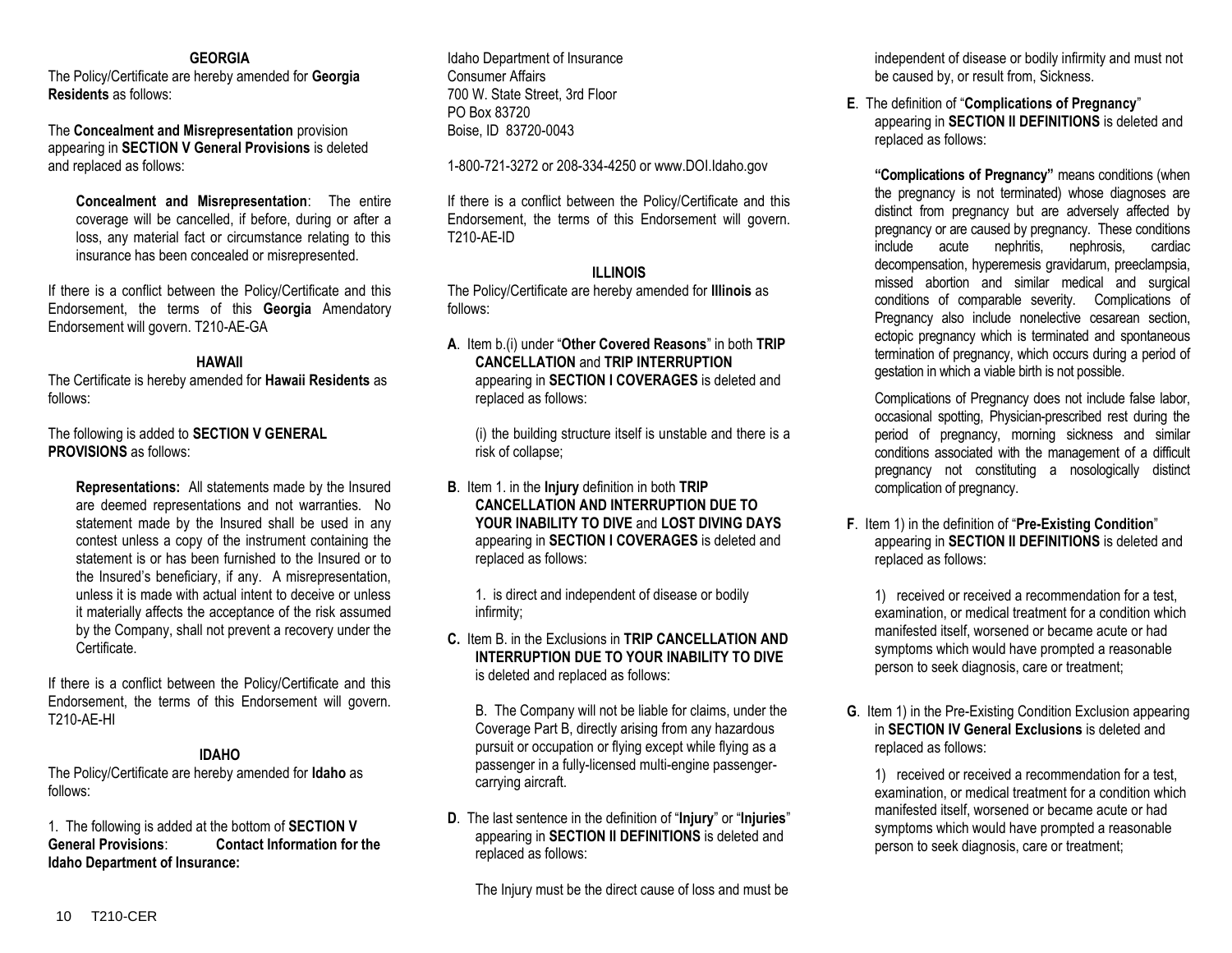**H**. The **Time of Payment of Claims** provision appearing in **SECTION V General Provisions** is deleted and replaced as follows:

**Time of Payment of Claims**: We, or Our designated representative, will pay the claim within 30 days after receipt of acceptable proof of loss. Failure to pay within such period shall entitle the Insured to interest at the rate of 9% per annum from the 30<sup>th</sup> day after receipt of acceptable proof of loss to the date of late payment, provided that interest amounting to less than one dollar need not be paid. T210-AE IL

# **LOUISIANA**

The Policy/Certificate are hereby amended for **Louisiana** as follows:

1. The **Time of Payment of Claims** provision appearing in **SECTION V General Provisions** is deleted and replaced as follows:

**Time of Payment of Claims:** We, or Our designated representative, will pay the claim within 30 days after receipt of acceptable proof of loss.

2. The **Legal Actions** provision appearing in **SECTION V General Provisions** is deleted and replaced as follows:

**Legal Actions:** No legal action for a claim can be brought against the Company until 45 days after the Company receives proof of loss. No legal action for a claim can be brought against the Company more than 3 years after the time required for giving proof of loss. This 3-year time period is extended from the date proof of loss is filed and the date the claim is denied in whole or in part.

3. The **Concealment and Misrepresentation** provision appearing in **SECTION V General Provisions** is deleted and replaced as follows:

**Concealment and Misrepresentation:** The entire coverage will be void, if when applying for coverage, You the Insured made a fraudulent statement or misrepresentation with the intent to deceive. Fraud or misrepresentation with the intent to deceive after coverage is in force is grounds for cancellation and grounds to deny coverage for benefits related to such fraud, concealment, or misrepresentation. Coverage for other benefits will continue until the cancellation is effective.

4. The **Subrogation** provision appearing in **SECTION V General Provisions** is deleted and replaced as follows:

**Subrogation:** If the Company make any payment under this coverage and the person to or for whom payment is made has a right to recover damaged from another, the Company shall be subrogated to that right. However, the Company's right to recover is subordinate to Your the Insured's right to be fully compensated.

If there is a conflict between the Policy/Certificate and this Endorsement, the terms of this Endorsement will govern. T210-AE LA

# **MARYLAND**

The Policy/Certificate are hereby amended for **Maryland** as follows:

- 1. On the **Cover Page**, the last sentence in the third paragraph indicating "When so returned, the coverage under this Certificate is void from the beginning" is deleted and will not appear.
- 2. The **Concealment and Misrepresentation** provision appearing in **SECTION V GENERAL PROVISIONS** is deleted and replaced as follows:

**Concealment and Misrepresentation**: The entire coverage will be cancelled, if before, during or after a loss, any material fact or circumstance relating to this insurance has been concealed or misrepresented.

If there is a conflict between the Policy/Certificate and this Endorsement, the terms of this **Maryland** Amendatory Endorsement will govern. T210-AE MD

# **MAINE**

The Certificate is hereby amended for **Maine Residents** as follows:

- 1. The references to \$1,000 within the Maximum Benefit Amount/Principal Sum ranges in the **SCHEDULE OF BENEFITS** for Accidental Death and Dismemberment, 24-Hour (Other than Air Flight), 24-Hour (Other than Common Carrier), Air Flight Only and Common Carrier Only are deleted and replaced with \$2,000.
- 2. The bottom three Types of Losses in **24-HOUR ACCIDENTAL DEATH AND DISMEMBERMENT** are deleted and replaced as follows:

Loss of thumb and index finger of the same hand 100% of Principal Sum Loss of Speech 100% of Principal Sum Loss of Hearing One Ear Both Ears One Ear 50% of Principal Sum 100% of Principal Sum

3. The definition of **Actual Cash Value** appearing in **SECTION II DEFINITIONS** is deleted and replaced as follows:

**"Actual Cash Value"** means the replacement cost of an insured item of property at the time of loss, less the value of Physical Depreciation as to the item damaged. As used in this definition, Physical Depreciation means a value as determined according to standard business practices.

4. The **Concealment and Misrepresentation** provision in **SECTION V GENERAL PROVISIONS** is deleted and replaced as follows:

**Concealment and Misrepresentation**: The entire coverage will be cancelled, if before, during or after a loss, any material fact or circumstance relating to this insurance has been fraudulent or materially misrepresented. Notice of cancellation of the entire coverage will be delivered to the Insured at the Insured's last known address, and cancellation shall become effective 10 days after receipt by the Insured.

If there is a conflict between the Policy/Certificate and this Endorsement, the terms of this Endorsement will govern. T210-AE ME

# **MINNESOTA**

The Certificate is hereby amended for **Minnesota Residents** as follows:

1. The third paragraph of the **Face Page** is deleted and replaced as follows:

Insurance is provided by a Group Policy sitused in a state other than Minnesota. Certificates delivered to residents of Minnesota are subject to the terms of the Certificate and this Minnesota Amendatory Endorsement and not the Group Policy.

2. All references to "**Confirmation of Benefits**" are hereby deleted and will not apply.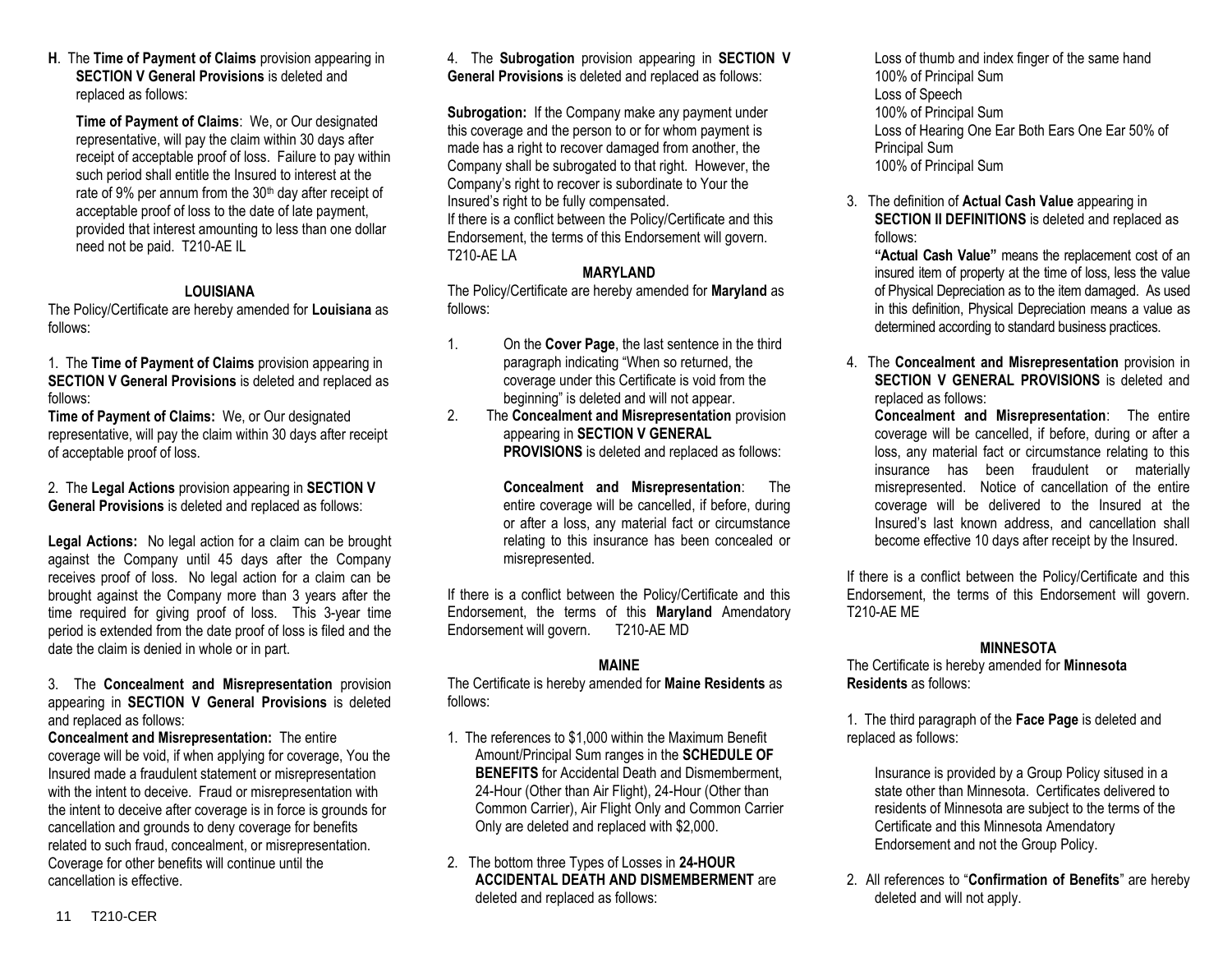3. The following is added to appear as General Exclusion 31. or will appear as the last numbered Exclusion in **SECTION IV GENERAL EXCLUSIONS**:

31. Air, water or other pollution, or threat of a pollutant release;

4. The **Time of Payment of Claims** and **Concealment and Misrepresentation** provisions in **SECTION V GENERAL PROVISIONS** are deleted and replaced as follows:

**Time of Payment of Claims:** We, or Our designated representative, will pay the claim within five business days after receipt of acceptable proof of loss.

**Concealment and Misrepresentation**: The entire coverage will be void, if before, during or after a loss, any material fact or circumstance relating to this insurance was orally misrepresented or misrepresented in writing with intent to deceive and defraud, or the misrepresentation increases the risk of loss.

5. The following is added as the last sentence in the **Subrogation** provision in **SECTION V GENERAL PROVISIONS**:

The Company may not subrogate itself to the rights of an Insured to proceed against another person if that other person is an Insured by the Company for the same loss.

If there is a conflict between the Policy/Certificate and this Endorsement, the terms of this Endorsement will govern. T210-AE MN

# **NEBRASKA**

The Policy/Certificate are hereby amended for **Nebraska** as follows:

**A.** Item 1. in the definition of **Pre-Existing Condition** appearing in **SECTION II DEFINITIONS** is deleted and replaced as follows:

> 1) received a recommendation for a test, examination, or medical treatment for a condition which first manifested itself, worsened or became acute or exhibited a subjective indication of a disease or a change in condition as perceived by

You which would have prompted a reasonable person to seek diagnosis, care or treatment;

**B.** In Exclusion 4. appearing in **SECTION IV GENERAL EXCLUSIONS**, the reference to "races" is changed to "organized races".

**C.** In Exclusion 7. appearing in **SECTION IV GENERAL EXCLUSIONS**, the reference to "any race" is changed to "any organized race".

**D**. Item 1. in the **PRE-EXISTING CONDITION EXCLUSION** provision appearing in **SECTION IV GENERAL EXCLUSIONS** is deleted and replaced as follows:

> 1) received a recommendation for a test, examination, or medical treatment for a condition which first manifested itself, worsened or became acute or exhibited a subjective indication of a disease or a change in condition as perceived by You which would have prompted a reasonable person to seek diagnosis, care or treatment;

**E**. The **Time of Payment of Claims** provision appearing in **SECTION V GENERAL PROVISIONS** is deleted and replaced as follows:

> **Time of Payment of Claims**: We, or Our designated representative, will pay the claim immediately (or within 30 days) after receipt of acceptable proof of loss.

If there is a conflict between the Policy/Certificate and this Endorsement, the terms of this Endorsement will govern. T210-AE NE

# **NEVADA**

The Policy is hereby amended for **Nevada** as follows:

# 1. **SECTION V TERMINATION OF MASTER POLICY** is deleted and replaced as follows:

If the Policy has been in effect for less than 70 days, the Policyholder or the Company may terminate the Master Policy by giving 31 days advance written notice to the other party. Termination is without prejudice to any claims that exist on such date.

If the Policy has been in effect for 70 days or more, the Company may terminate the Master Policy before the expiration of the agreed term for any one of the following grounds:

- (a) failure to pay premium when due;
- (b) conviction of the Insured of a crime arising out of acts increasing the hazard insured against;
- (c) discovery of fraud or material misrepresentation in the obtaining of the Master Policy or in the presentation of a claim thereunder;
- (d) discovery of an act of omission or a violation of any condition of the Master Policy.

If there is a conflict between the Policy and this Endorsement, the terms of this Endorsement will govern. T210-AE NV

# **OHIO**

The Certificate is hereby amended for **Ohio** as follows:

**A**. The following statement is added to the **Face Page** of the Certificate:

WARNING: Any person who knowingly, with intent to defraud or knowing that he is facilitating a fraud against an insurer, submits an application or files a claim containing a false or deceptive statement is guilty of insurance fraud.

**B**. The **Who is Eligible For Coverage** provision appearing **SECTION III INSURING PROVISIONS** is deleted and replaced as follows:

# **Who Is Eligible For Coverage:**

A citizen or resident of the United States of America who is booked for travel on Your Trip, completes the enrollment form and for whom the required premium payment is paid.

- **C**. The **Excess Insurance** provision appearing in **SECTION V GENERAL PROVISIONS** is deleted and will not appear.
- **D.** SECTION V GENERAL PROVISIONS is amended to include the following provision at the end: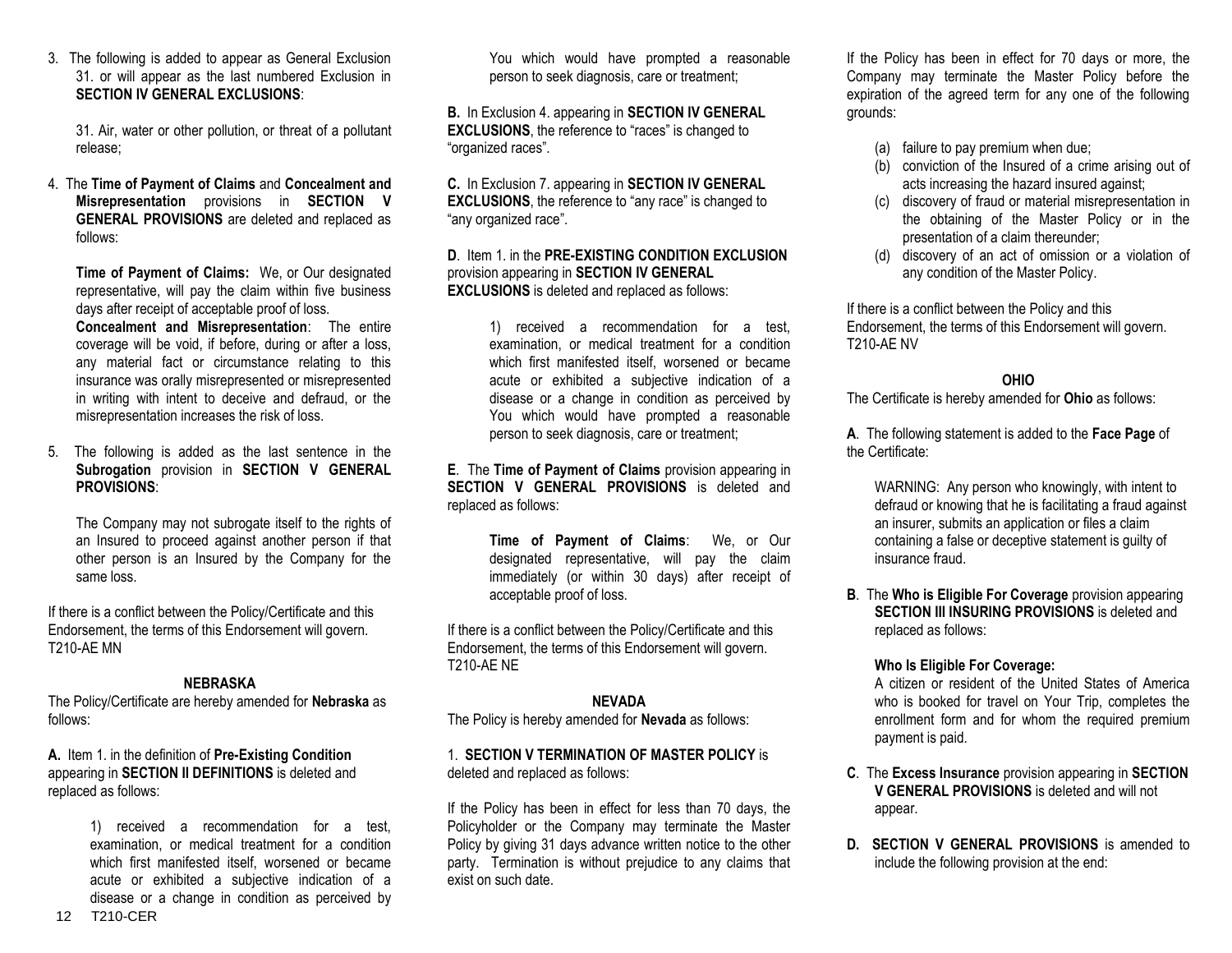# **Required Ohio Statement regarding termination of**

**Participating Organization or Master Group Policy**: In the event of termination of the Participating Organization or the Master Group Policy, coverage issued under this Certificate for which the required premium payment has been paid prior to that termination date will continue until the end of Your Trip.

If there is a conflict between the Policy/Certificate and this Endorsement, the terms of this Endorsement will govern. T210-AE OH

# **OKLAHOMA**

The Policy/Certificate are hereby amended for **Oklahoma** as follows:

1. The third paragraph on the **Face Page** is deleted and replaced as follows:

Insurance provided by this Certificate is subject to all the terms and conditions of the Group Policy, sitused in a state other than Oklahoma. Certificates delivered to residents of Oklahoma are subject to the terms of this Certificate and not the Group Policy.

2. The following statement is added to the **Face Page** of the Certificate:

WARNING: Any person who knowingly, and with intent to injure, defraud or deceive any insurer, makes any claim for the proceeds of an insurance policy containing any false, incomplete or misleading information, is guilty of a felony.

3. Exclusion 2. pertaining to war appearing in **SECTION IV General Exclusions** is deleted and replaced as follows:

2. war or any act of war (whether declared or undeclared) while serving in the military or an auxiliary unit attached to the military or working in an area of war whether voluntarily or as required by an employer.

4. The last sentence in the **Medically Fit to Travel Exclusion** provision appearing in **SECTION IV General Exclusions** is deleted and replaced as follows:

If Coverage for a Trip is purchased and it is later determined that You, Family Member booked to travel with You were not Medically Fit to Travel, as defined in this Certificate Plan, at the time of purchase of Coverage for a Trip, the Coverage is cancelled and premium paid will be returned.

5. The **Payment of Claims** provision appearing in **SECTION V General Provisions** is deleted and replaced as follows:

If any benefit is payable to: (a) an Insured who is a minor or otherwise not able to give a valid release; or (b) the Insured's estate, We may pay up to \$1,000 to the Insured's beneficiary or any relative whom We find entitled to the payment. Any payment made in good faith shall fully discharge Us to any party to the extent of such payment.

6. The **Concealment and Misrepresentation** provision appearing in **SECTION V General Provisions** is deleted and replaced as follows:

**Concealment and Misrepresentation**: The entire coverage will be cancelled, if before, during or after a loss, any material fact or circumstance relating to this insurance has been concealed or misrepresented.

7. **SECTION V General Provisions** is amended to include the following provisions:

**Conformity with Oklahoma statutes:** The provisions of this Certificate conform to the requirements of Oklahoma law and this Certificate controls over any conflicting statutes of any state in which You reside on or after the effective date of this Certificate.

**Required Oklahoma Statement regarding premium**: The exact amount of premium will be determined upon purchase of the coverage under this Certificate, and the basis and rates upon which the premium will be the determined are the plan design, Trip cost and age of the Insured. The average per Trip premium is \$39.49 USD.

If there is a conflict between the Policy/Certificate and this Endorsement, the terms of this Oklahoma Endorsement will govern. T210-AE OK

# **RHODE ISLAND**

The Certificate is hereby amended for **Rhode Island** as follows:

- 1. The definition of **Family Member** in **SECTION II DEFINITIONS** is deleted and replaced as follows: **"Family Member"** means any of the following: Your legal spouse (or common-law spouse where legal), legal guardian or ward, son or daughter (adopted, foster, step or in-law), brother or sister (includes step or in-law), parent (includes step or in-law), grandparent (includes in-law), grandchild, aunt, uncle, niece or nephew, a person who is a party to a civil union with You as Your dependent and spouse.
- 2. The **Time of Payment of Claims** provision in **SECTION V GENERAL PROVISIONS** are deleted and replaced as follows:

**Time of Payment of Claims:** We, or Our designated representative, will pay the claim within 60 days after receipt of acceptable proof of loss.

If there is a conflict between the Policy/Certificate and this Endorsement, the terms of this Endorsement will govern. T210-AE RI

# **SOUTH CAROLINA**

The Certificate is hereby amended for **South Carolina** as follows:

1. The **Payment of Claims, Physical Examination and Autopsy and Legal Actions** provisions in **SECTION V GENERAL PROVISIONS** are deleted and replaced as follows:

Payment of Claims: Benefits will be paid to the Insured. Loss of Life benefits are payable in accordance with the beneficiary designation in effect at the time of payment. If none is then in effect, the benefits will be paid to the Insured's estate. Any other benefits unpaid at death may be paid, at the Company's option, either to the Insured's beneficiary or estate.

**Physical Examination and Autopsy:** The Company at its own expense may have the Insured examined as often as reasonably necessary while a claim is pending and in cases of death of the Insured the Company at its own expense also may have an autopsy performed during the period of contestability unless prohibited by law. The autopsy must be performed in South Carolina.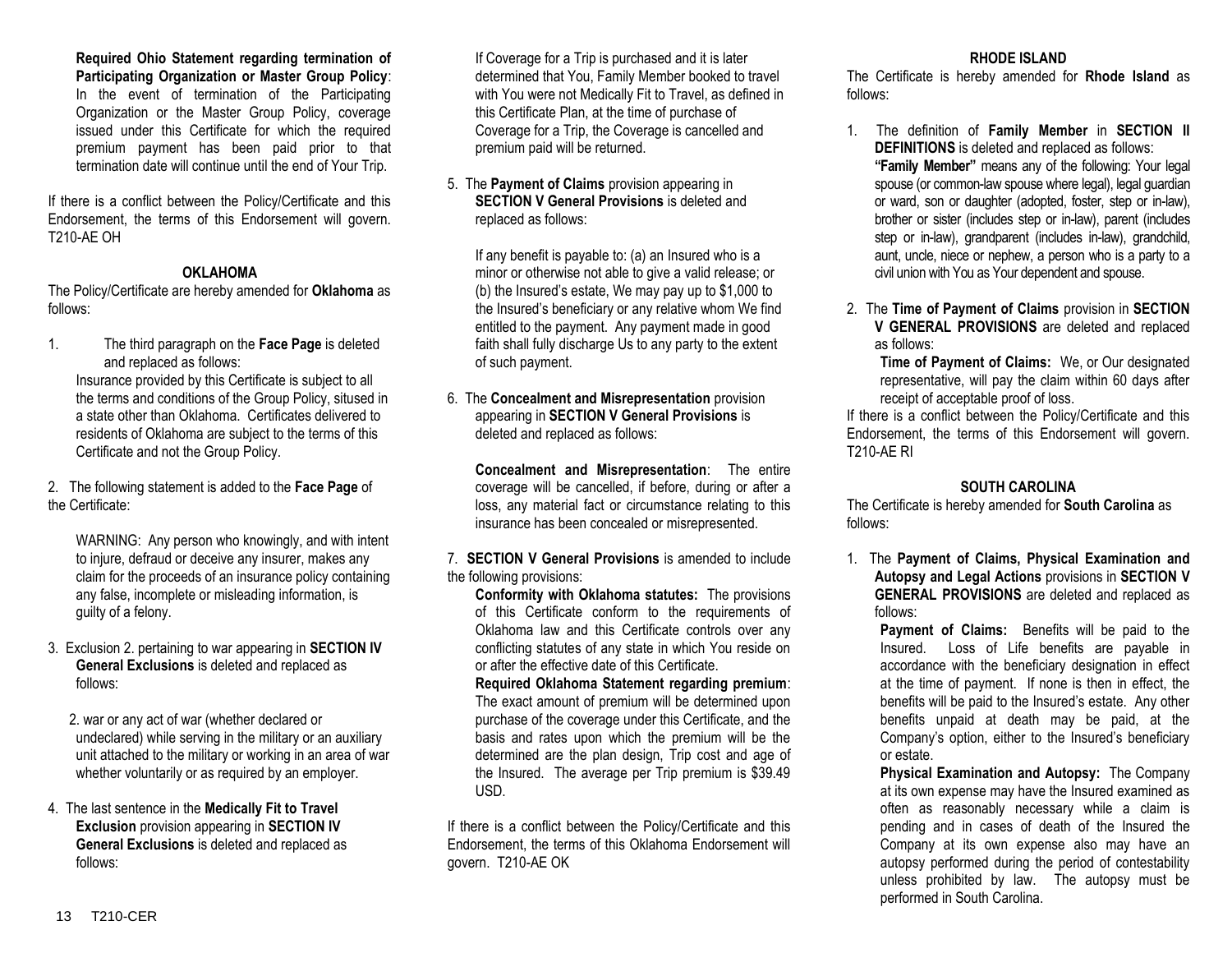**Legal Actions:** No legal action may be brought to recover on this Certificate within sixty days after written proof of loss has been given as required by this Certificate. No such action may be brought after six years from the time written proof of loss is required to be given.

2. The following provision is added as the last provision in **SECTION V GENERAL PROVISIONS:** 

**Change of Beneficiary:** The Insured can change the beneficiary at any time by giving the Company written notice. The beneficiary's consent is not required for this or any other change in the Certificate, unless the designation of the beneficiary is irrevocable.

If there is a conflict between the Policy/Certificate and this Endorsement, the terms of this Endorsement will govern. T210-AE SC

# **SOUTH DAKOTA**

The Policy/Certificate are hereby amended for **South Dakota** as follows:

1. The following Exclusion 4. appearing in **SECTION IV GENERAL EXCLUSIONS** is deleted in its entirety:

4. being intoxicated as defined herein, or under the influence of any controlled substance unless administered or prescribed by a Legally Qualified Physician";

2. Exclusion 10. appearing in **SECTION IV GENERAL EXCLUSIONS** is deleted and replaced as follows:

10. any amount paid under any Worker's Compensation, Disability Benefit or similar law;

# 3. The last sentence of the **Legal Actions** provision appearing in **SECTION V GENERAL PROVISIONS** is deleted and replaced as follows:

No legal action for a claim may be brought against Us after 6 years from the time written Proof of Loss is required to be furnished.

14 T210-CER If there is a conflict between the Policy/Certificate and this Rider, the terms of this Endorsement will govern. T210-AE SD

**UTAH** 

The Policy/Certificate are hereby amended for Utah as follows:

1**.** The third paragraph of the **Exposure and Disappearance** provision in **[[24-HOUR] [24-HOUR OTHER THAN AIR FLIGHT] [24-HOUR OTHER THAN COMMON CARRIER] ACCIDENTAL DEATH AND DISMEMBERMENT]** and **[AIR FLIGHT ONLY][ACCIDENTAL DEATH AND DISMEMBERMENT]** and the second paragraph of the **Exposure and Disappearance** provision in **[[COMMON CARRIER] ACCIDENTAL DEATH AND DISMEMBERMENT]** appearing in **SECTION I COVERAGES** is deleted and replaced as follows:

If, while insured under this Coverage, You are in an Accident resulting in the disappearance, sinking or damaging of an air or water conveyance on which You are covered by this Coverage, it will be presumed, unless there is evidence to the contrary, that You suffered loss of life as a result of those Injuries.]

2. The definition of **Family Member** appearing in **SECTION [II] DEFINITIONS** is amended to include a child placed for adoption with the Insured.

3. The definition of **Complications of Pregnancy** appearing **SECTION [II] DEFINITIONS** is deleted and replaced as follows:

**["Complications of Pregnancy"** means diseases or conditions the diagnoses of which are distinct from pregnancy but are adversely affected or caused by pregnancy and not associated with a normal pregnancy. These conditions include acute nephritis, nephrosis, cardiac decompensation, ectopic pregnancy which is terminated, a spontaneous termination of pregnancy, which occurs during a period of gestation in which a viable birth is not possible, puerperal infection, eclampsia, preeclampsia and toxemia.

Complications of Pregnancy does not include false labor, occasional spotting, Physician-prescribed rest during the period of pregnancy, morning sickness and similar conditions associated with the management of a difficult pregnancy.]

4. The **Proof of Loss** provision appearing in **SECTION [V] GENERAL PROVISIONS** is amended to include the

following sentence at the end of the provision:

Failure to give notice or file proof of loss does not bar recovery under the Certificate if the Company fails to show that it was prejudiced by the failure to provide proof in a timely manner.

5. The **Time of Payment of Claims** provision appearing in **SECTION [V] GENERAL PROVISIONS** is deleted and replaced as follows:

**Time of Payment of Claims:** We, or Our designated representative, will pay the claim within 30 days after receipt of acceptable proof of loss.

If there is a conflict between the Policy/Certificate and this Endorsement, the terms of this Endorsement will govern. T210-AE UT

The Policy/Certificate are hereby amended for Utah as follows:

1. The definition of Hospital appearing in SECTION [II] DEFINITIONS is deleted and replaced as follows:

**["Hospital" means (a facility that is licensed and operating within the scope of such license. This definition may not preclude the requirement of medical necessity of hospital confinement or other treatment.]**

- **2. The Excess Insurance provision appearing in SECTION [V] GENERAL PROVISIONS is deleted.**
- **3. The SECTION [VI] COORDINATION OF BENEFITS is deleted.**

If there is a conflict between the Policy/Certificate and this Endorsement, the terms of this Endorsement will govern. T210-AE UT3

# **VERMONT AMENDATORY ENDORSEMENT**

The Policy/Certificate are hereby amended for **Vermont** as follows:

**A**. The references to "Usual and Customary" are replaced by "**Reasonable and Necessary**".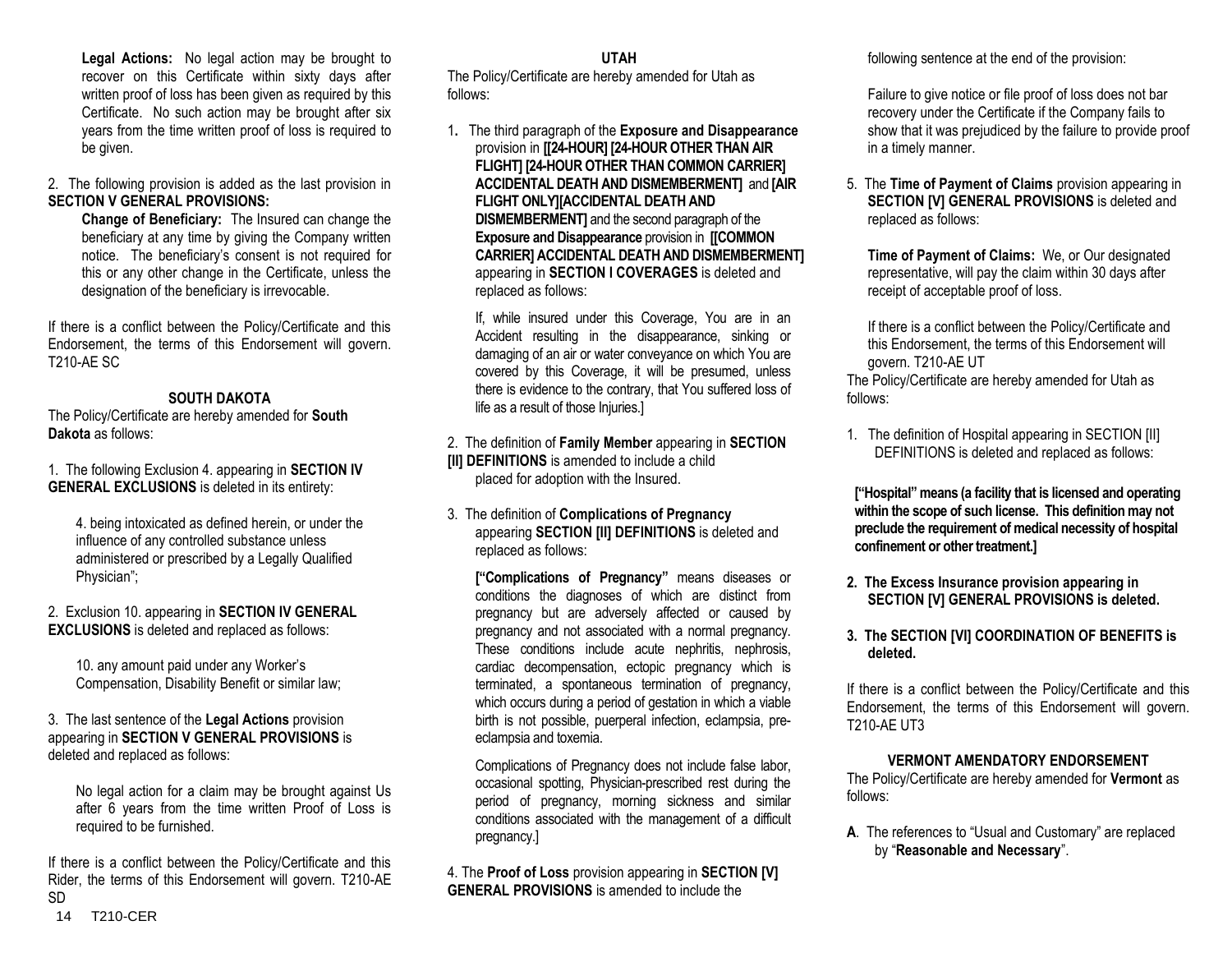- **B**. The definition of "**Usual and Customary**" appearing in **SECTION II DEFINITIONS** will now appear as the definition of "**Reasonable and Necessary**".
- **C**. The following exclusions appearing in **SECTION IV GENERAL EXCLUSIONS** are deleted and/or deleted and replaced as follows:
	- 4. riding or driving in races, or speed or endurance competitions or events, when racing in a professional capacity;
	- 5. deleted in its entirety (relating to mountaineering);
	- 7. participating in [bodily contact sports] [parachuting [except parasailing]] [extreme skiiing, skiiing outside marked trails or heli-skiing] [any race in a professional capacity] [speed contests [not including any of the regatta races]] [spelunking or caving];

25. deleted in its entirety (relating to device, weapon, material employing chemical, biological, radiological).

**D**. The **Time of Payment of Claims** provision appearing in **SECTION V GENERAL PROVISIONS** is deleted and replaced as follows:

**Time of Payment of Claims:** We, or Our designated representative, after settlement has been agreed upon, will pay the claim in the agreed amount within 10 working days.

**E**. The last sentence in the **Physician Examination and Autopsy** provision appearing in **SECTION V GENERAL PROVISIONS** is deleted and replaced as follows:

The Company may have an autopsy done (at the expense of the Company) unless the law or Your religion forbids it.

### **F**. The following is added as the last sentence in the **Legal Actions** provision appearing in **SECTION V GENERAL PROVISIONS**:

15 T210-CER However, Your right to bring legal action against Us is not conditioned upon Your compliance with the

provisions of any appraisal condition.

**G**. **SECTION V GENERAL PROVISIONS** is amended to include the following provision at the end of that section:

**Vermont law regarding civil unions:** Vermont law requires that insurance policies and certificates offered to married persons and their families be made available to parties to a civil union and their families. In order to receive benefits in accordance with Vermont law regarding civil unions, the civil union must be established in the state of Vermont according to Vermont law. It is understood that definitions and provisions within this Certificate designating Insured, Eligible Person, Family Member, You/and or Your and another other certificate definitions and provisions designating an Insured under this Certificate are amended, whenever appearing, where terms denoting a marital relationship or family relationship arising out of a marriage are used to indicate parties to a civil union and their families under Vermont law.

If there is a conflict between the Policy/Certificate and this Endorsement, the terms of this Endorsement will govern. T210-AE VT

# **WYOMING**

The Certificate is hereby amended for Wyoming as follows:

1. In the definition of **Pre-Existing Condition** appearing in **SECTION II DEFINITIONS, Item 1) is deleted and** replaced as follows:

1) received a recommendation for a test, examination, or medical treatment for a condition which first manifested itself, worsened or became acute, resulting in actual diagnosis, care or treatment received;

2. In the **Pre-Existing Condition Exclusion** provision appearing in **SECTION IV GENERAL EXCLUSIONS,**  Item 1) is deleted and replaced as follows:

1) received a recommendation for a test, examination, or medical treatment for a condition which first manifested itself, worsened or became acute, resulting in actual diagnosis, care or treatment received;

If there is a conflict between the Policy/Certificate and this Endorsement, the terms of this Endorsement will govern. T210-AE WY

Signed for **United States Fire Insurance Company** By:

De / Cars

Marc J. Adee James Kraus Chairman and CEO Secretary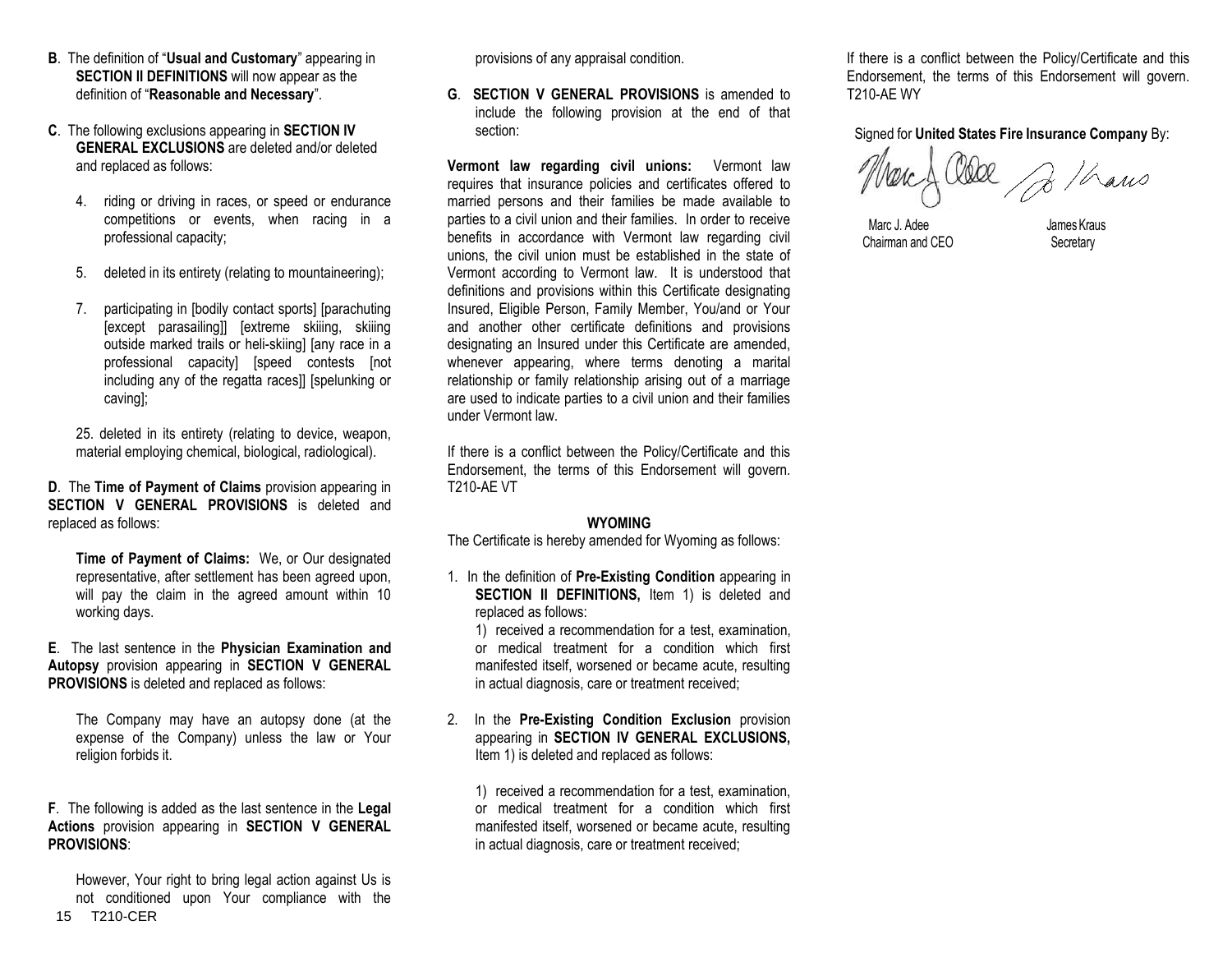When used throughout this document "Company", "Our", "We", or "Us" means: **United States Fire Insurance Company**

#### **GRIEVANCE PROCEDURES**

When you submit a claim and that claim is denied, we will provide a written statement containing the reasons for the Adverse Determination. You have the right to request a review of any Company decision or action pertaining to our contractual relationship and to appeal any adverse claim determination we've made by filing a Grievance. These procedures have been developed to ensure a full investigation of a Grievance through a formal process.

# **DEFINITIONS**

A **"Grievance"** is a written complaint requesting a change to a previous claim decision, claims payment, the handling or reimbursement of health care services, or other matters pertaining to your coverage and our contractual relationship.

An **"Adverse Determination"** is a determination by the Company or its designated utilization review organization that (i) a service, treatment, drug, or device, is experimental, investigational, specifically limited or excluded by your coverage; or (ii) a facility admission, the availability of care, continued stay or other health care services proposed or furnished have been reviewed and, based upon the information provided, does not meet the contractual requirements for medical necessity, appropriateness, health care setting, level of care or effectiveness and therefore, the benefit coverage is denied, reduced or terminated in whole or in part.

#### **INFORMAL GRIEVANCE PROCEDURE**

You, your authorized representative, or a provider acting on your behalf may submit an oral complaint to us within 60 days after an event that causes a dispute. Telephoning allows you to discuss your complaint or concerns and gives us the opportunity to immediately resolve the problem.

If we don't have all the information necessary to review your complaint, we will request any additional information within 5 business days of receiving your complaint. After we receive all the necessary information, we will provide you, your authorized representative, or a provider acting on your

behalf with our written decision within 30-days after receiving the complaint and all necessary information.

If the problem cannot be resolved in this manner, you still have the right to submit a written request for the complaint to be reviewed through the Formal Grievance Procedure, as outlined below.

# **FORMAL GRIEVANCE PROCEDURE**

A formal Grievance may be submitted by you, your authorized representative, or in the event of an Adverse Determination, by a provider acting on your behalf.

If you file a formal Grievance, you will have the opportunity to submit written comments, documents, records and other information you feel are relevant to the Grievance, regardless of whether those materials were considered in the initial Adverse Determination.

# **First Level Review**

Within 3 working business days after receiving the Grievance, we must acknowledge the Grievance and provide you, your authorized representative or a provider with the name, address, and telephone number of the coordinator handling the Grievance and information on how to submit written material. The person(s) who reviews the Grievance will not be the same person(s) who made the initial Adverse Determination. During the review, all information, documents, and other materials submitted relating to the claim will be considered, regardless of whether they were considered in making the previous claim decision. The Insured will not be allowed to attend, or have a representative attend, a First Level Review. The Insured may, however, submit written material for consideration by the reviewer(s).

#### **Grievance**

When the Grievance is based in whole or in part on a medical judgment, the review will be conducted by, or in consultation with, a medical doctor with appropriate training and expertise to evaluate the matter.

Following our review of your Grievance, we must issue a written decision to you and, if applicable, to your representative or provider, within 20-days after receiving the Grievance. The written decision must include:

- (1) The name(s), title(s) and professional qualifications of any person(s) participating in the First Level Review process.
- (2) A statement of the reviewer's understanding of the Grievance.
- (3) The specific reason(s) for the reviewer's decision in clear terms and the contractual basis or medical rationale used as the basis for the decision in sufficient detail for the Insured to respond further to our position.
- (4) A reference to the evidence or documentation used as the basis for the decision.
- (5) If the claim denial is based on medical necessity, experimental treatment or similar exclusion, instructions for requesting an explanation of the scientific or clinical rationale used to make the determination.
- (6) A statement advising you of your right to request a Second Level Review, if applicable, and a description of the procedure and timeframes for requesting a Second Level Review.

# **Second Level Review**

The Second Level Review process is available if you are not satisfied with the outcome of the First level Review for an Adverse Determination. Within ten business days after receiving a request for a Second Level Review, we will advise you of the following:

- (1) the name, address, and telephone number of a person designated to coordinate the Grievance review for the Company;
- (2) a statement of your rights, including the right to:
	- attend the Second Level Review
	- present his/her case to the review panel;
	- submit supporting materials before and at the review meeting;
	- ask questions of any member of the review panel;
	- be assisted or represented by a person of his/her choice, including a provider, family member, employer representative, or attorney.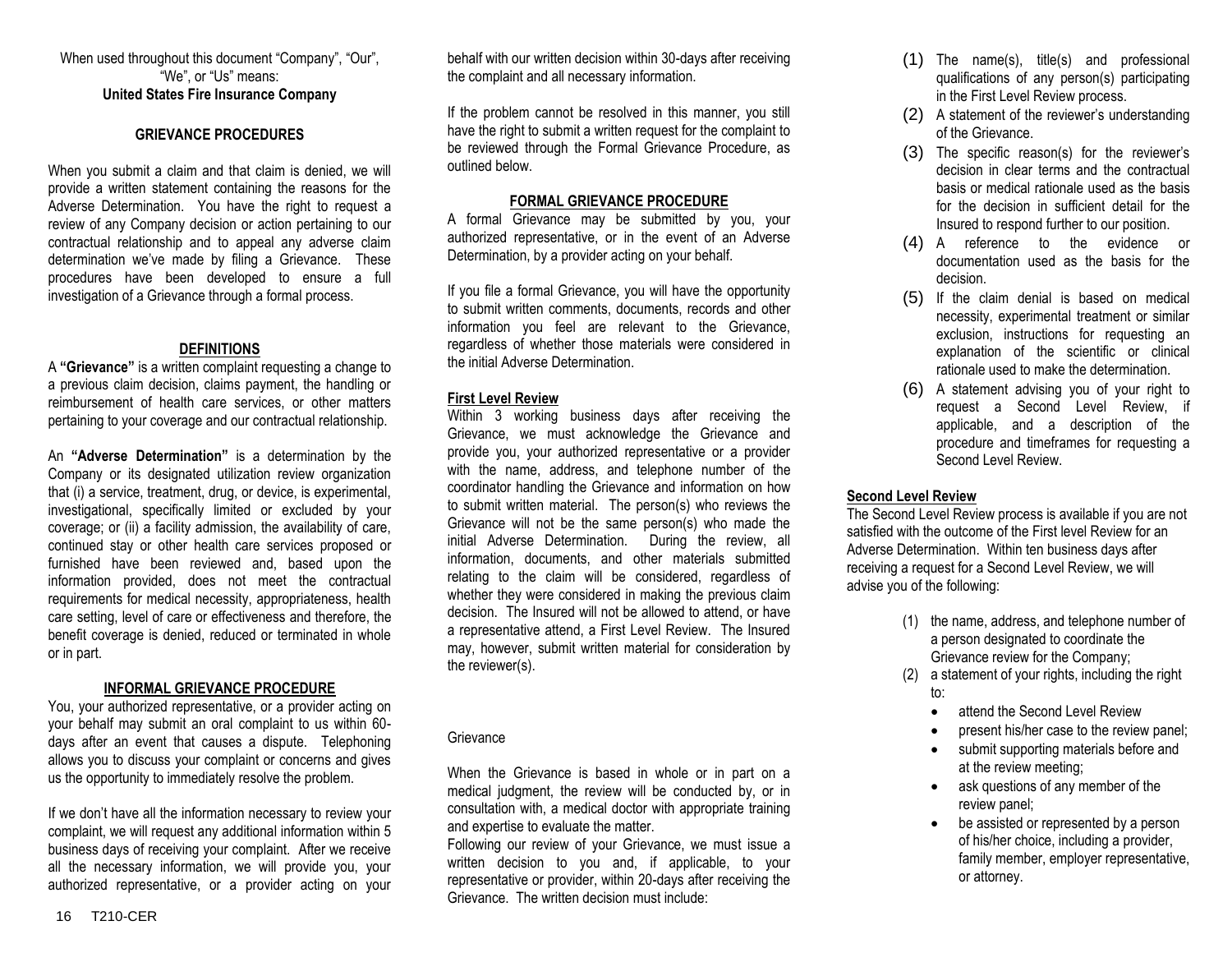request and receive from us free of charge, copies of all relevant documents, records and other information that is not confidential or privileged that were considered in making the Adverse Determination.

We must convene a review panel and hold a review meeting within 45-days after receiving a request for a Second Level Review. We will notify you in writing of the meeting date at least 15-days prior to the date. The review meeting will be held during regular business hours at a location reasonable accessible to you. In cases where a face-to-face meeting is not practical for geographic reasons, we will offer you the opportunity to communicate with the review panel at our expense by conference call or other appropriate technology. Your right to a full review may not be conditioned on whether or not you appear at the meeting.

If you choose to be represented by an attorney, we may also be represented by an attorney. If we choose to have an attorney present to represent our interests, we will notify you at least 15 working days in advance of the review that an attorney will be present and that you may wish to obtain legal representation of your own.

The panel must be comprised of persons who:

- (1) were not previously involved in any matter giving rise to the Second Level Review;
- (2) are not employees of the Company or Utilization Review Organization; and
- (3) do not have a financial interest in the outcome of the review.

A person previously involved in the Grievance may appear before the panel to present information or answer questions.

All persons reviewing a Second Level Grievance involving a Utilization Review non-certification or a clinical issue will be providers who have appropriate expertise, including at least one clinical peer. If we use a clinical peer on an appeal of a Utilization Review non-certification or on a First Level Review, we may use one of our employees on the Second Level Review panel if the panel is comprised of 3 or more persons.

#### **Grievance**

We must issue a written decision to you and, if applicable, to your representative or provider, within 10 business days after completing the review meeting. The decision must include:

- (1) the name(s), title(s) and qualifying credentials of the members of the review panel;
- (2) a statement of the review panel's understanding of the nature of the Grievance and all pertinent facts;
- (3) the review panel's recommendation to the Company and the rationale behind the recommendation;
- (4) a description of, or reference to, the evidence or documentation considered by the review panel in making the recommendation;
- (5) in the review of a Utilization Review noncertification or other clinical matter, a written statement of the clinical rationale, including the clinical review criteria, that was used by the review panel to make the determination;
- (6) the rationale for the Company's decision if it differs from the review panel's recommendation;
- (7) a statement that the decision is the Company's final determination in the matter;
- (8) notice of the availability of the Commissioner's office for assistance, including the telephone number and address of the Commissioner's office.

#### **EXPEDITED REVIEW**

You are eligible for an expedited review when the timeframes for an Informal, formal First Level review or Second Level review would reasonably appear to seriously jeopardize your life or health, or your ability to regain maximum function. An expedited review is also available for all Grievances concerning an admission, availability of care, continued stay or health care service for a person who has received emergency services, but who has not been discharged from a facility.

A request for an expedited review may be submitted orally or in writing. An expedited review must be evaluated by an appropriate clinical peer in the same or similar specialty as would typically manage the case being reviewed. If we don't have the information necessary to decide an appeal, we will

send you notification of precisely what is required within 24 hours of our receipt of your Grievance. All necessary information, including our decision, will be transmitted by telephone, facsimile, or the most expeditious method available. Provided we have enough information to make a decision, you, your authorized representative, or a provider acting on your behalf will be notified of the determination as expeditiously as the medical condition requires, but in no event more than 72-hours after the review has commenced. Written confirmation of our decision will be provided within 2 working business days of the decision and will contain the same items described in the written decision requirements for First Level reviews.

If the expedited review does not resolve the situation, you, your representative or a provider acting on your behalf may submit a written Grievance.

We will not provide an expedited review for retrospective reviews of Adverse Determinations.